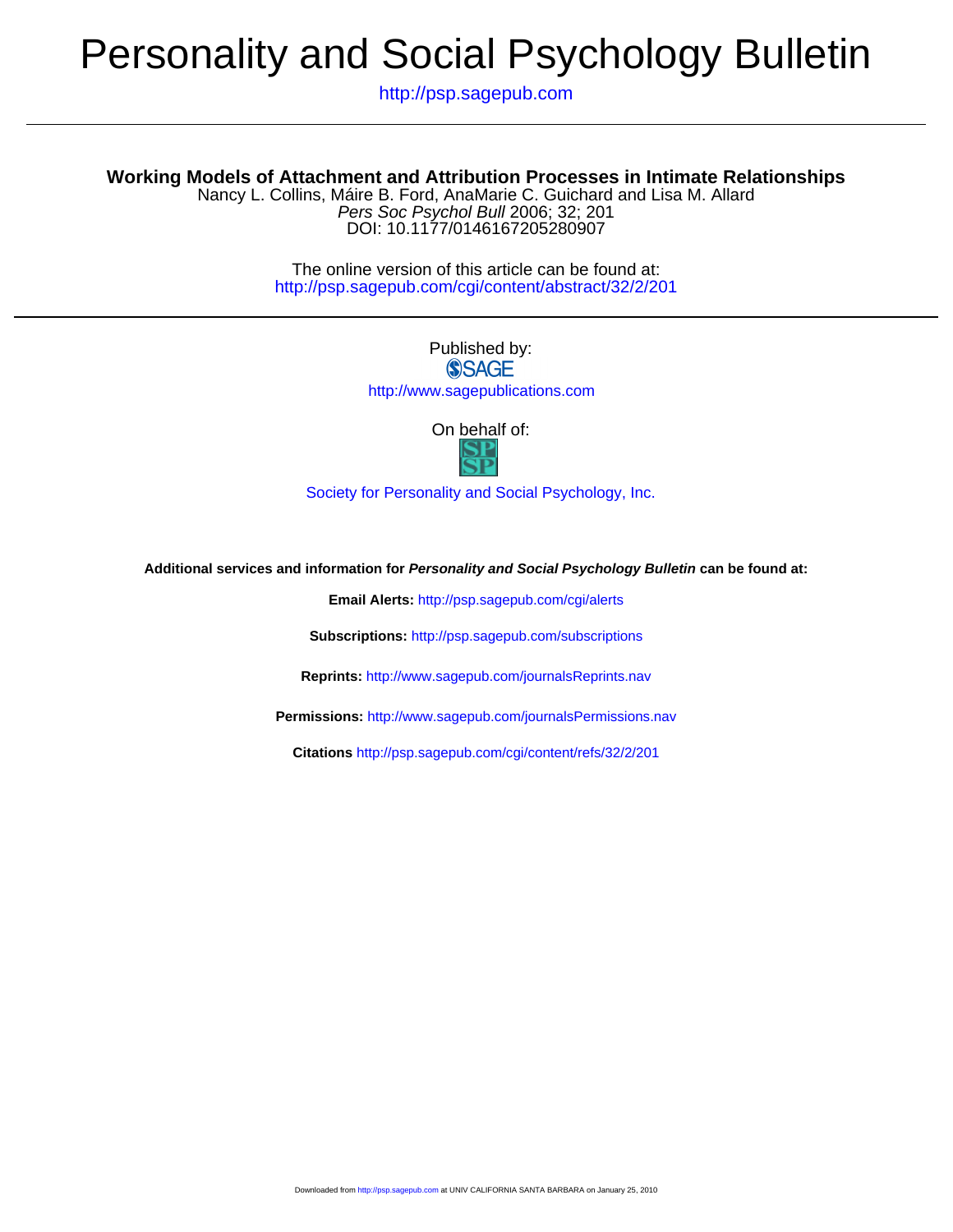# **Working Models of Attachment and Attribution Processes in Intimate Relationships**

**Nancy L. Collins Máire B. Ford AnaMarie C. Guichard** *University of California–Santa Barbara*

**Lisa M. Allard** *PhaseOne*

*Two studies examined the link between working models of attachment and social construal processes in romantic relationships. In Study 1, individuals high in attachment-related anxiety responded to hypothetical partner transgressions by endorsing relationship-threatening attributions, experiencing emotional distress, and endorsing behavioral intentions that were likely to result in conflict. These effects emerged after controlling for pessimistic explanatory style, depressed mood, and selfesteem. In addition, the association between anxiety and emotional distress was mediated by attributions and attachmentrelated needs. In Study 2, anxious individuals endorsed relationship-threatening attributions for their partner's transgressions but less so for their partner's positive behaviors, and these effects occurred primarily among those in unhappy relationships. In contrast, avoidant individuals endorsed pessimistic attributions for their partner's positive behavior but less so for their partner's transgressions, and these effects occurred regardless of their level of relationship satisfaction.*

*Keywords: attachment; attributions; emotion; social cognition; close relationships*

The mind is its own place, and in itself can make a Heaven of Hell, a Hell of Heaven. —John Milton (1608-1674)

Close relationships are filled with ambiguity, and understanding the behavior of others can sometimes be difficult and frustrating. Nevertheless, most people manage to navigate their interpersonal lives with relative ease, guided by their past experiences and existing social knowledge. Indeed, a large body of research indicates that many aspects of social perception are guided by topdown, theory-driven processes in which people's existing goals, schemas, and expectations shape the way they view new information (Taylor, 1998). Clearly, such processes are adaptive because they allow individuals to process information efficiently and to behave in new situations without evaluating each one from the beginning. Nevertheless, for those who hold unfavorable images of themselves and pessimistic models of relationships, top-down processes can be problematic when they predispose these individuals to perceive their partners in negative ways and to behave in ways that support these perceptions. In this article, we use attachment theory as a framework for exploring these processes by examining the association between working models of attachment and attributions in romantic relationships.

#### *Adult Attachment Theory*

Adult attachment theory begins with the assumption that adults enter relationships with a history of interpersonal experiences and a unique set of memories, beliefs, and expectations that shape how they think and feel about their relationships and how they behave in

*PSPB,* Vol. 32 No. 2, February 2006 201-219

DOI: 10.1177/0146167205280907

© 2006 by the Society for Personality and Social Psychology, Inc.

**Authors' Note:** Funding for this project was provided by a research award from the Research Foundation of the State University of New York at Buffalo (Study 1) and from an Academic Senate Grant from the University of California Santa Barbara (Study 2). Preparation of this article was supported by National Science Foundation Grant SBR-0096506 to Nancy L. Collins and National Science Foundation Predoctoral Fellowship to Maire B. Ford. We gratefully acknowledge the contributions of Jeremy Adato, Michael Cohen, Sarah Fallon, Melissa Johnson, Carrie Mendelson, and Patrick Wiggins, who assisted with data collection and coding. Please address correspondence to Nancy L. Collins, Department of Psychology, University of California, Santa Barbara, CA 93106; e-mail: ncollins@psych.ucsb.edu.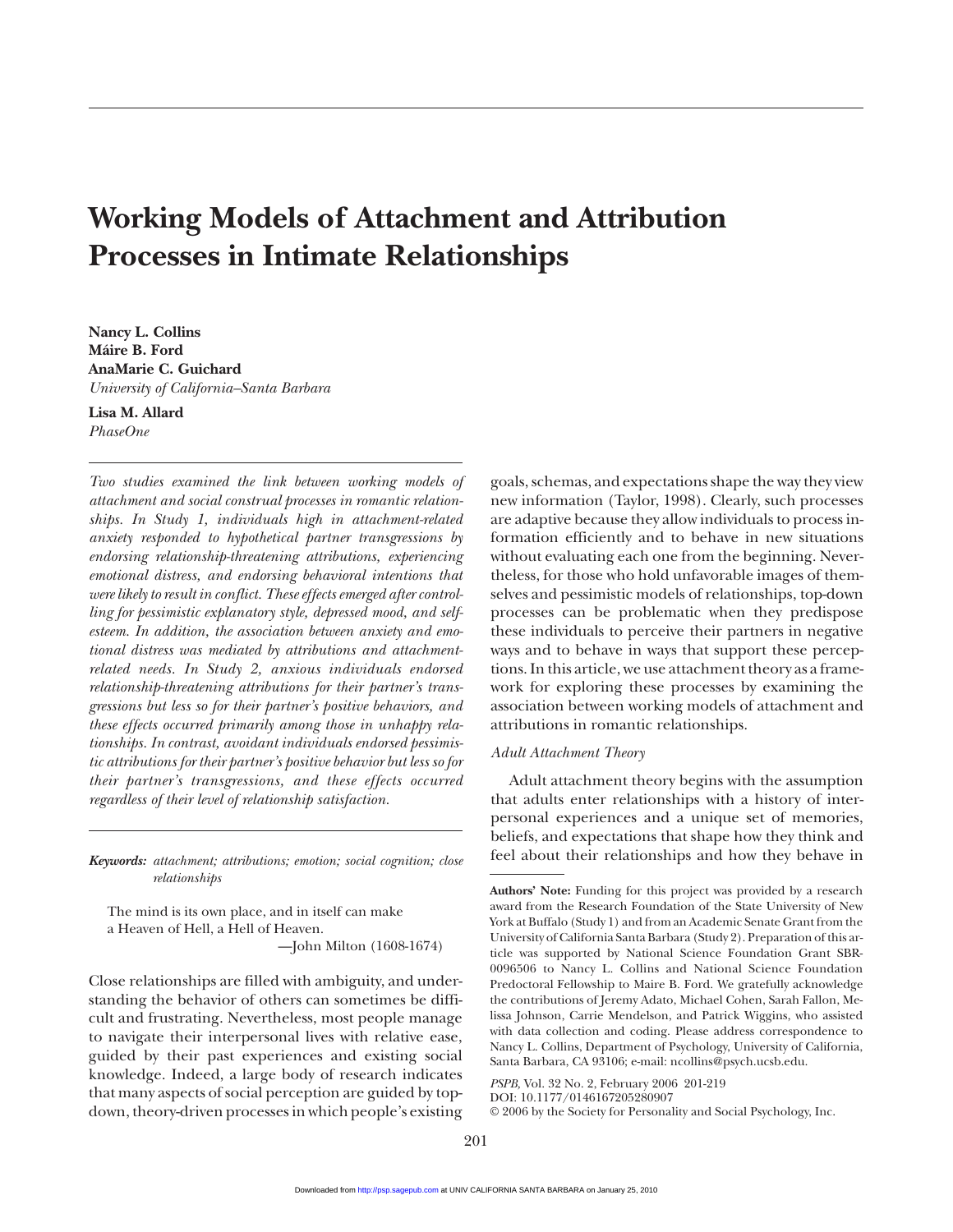those relationships. Although there are many mental structures that are relevant to relationship functioning in adulthood (e.g., sex role schemas, social exchange scripts), attachment theory is concerned with mental representations that center on the regulation and fulfillment of attachment-related needs, namely, the maintenance of closeness and felt security in valued relationships. Attachment theorists refer to these cognitiveaffective representations as internal working models of attachment, and they are thought to be rooted, at least in part, in the quality of one's early relationships with caretakers and other important attachment figures (Bowlby, 1973). Once developed, these models are thought to operate largely outside of awareness and to play an important role in guiding perception, emotion, and behavior in attachment-relevant contexts (Collins & Allard, 2001; Collins & Read, 1994).

Much of the adult attachment literature has focused on individual differences in styles of attachment. These styles refer to chronic patterns of thinking, feeling, and behaving in close relationships, and they are thought to reflect differences in internal working models of attachment. Adult attachment researchers typically define four prototypic attachment styles derived from two underlying dimensions: attachment-related anxiety and attachment-related avoidance. The anxiety dimension refers to one's sense of relational self-worth and acceptance (vs. rejection) by others. The avoidance dimension refers to one's degree of comfort (or discomfort) with intimacy and interdependence with others. Secure individuals are low in both anxiety and avoidance. They feel valued by others and worthy of affection, and they perceive attachment figures as trustworthy and responsive. Secure individuals are comfortable with closeness and able to depend on others when needed. Preoccupied individuals are high in anxiety but low in avoidance. They are comfortable with closeness but worried about being rejected and unloved. Preoccupied individuals depend greatly on acceptance by others for a sense of personal well-being but they lack confidence in others' regard for them and responsiveness in times of need. Fearful individuals are high in both anxiety and avoidance. Although they desire social contact, their distrust of others and expectations of rejection result in discomfort with intimacy and avoidance of close relationships. Finally, dismissing individuals are low in anxiety but high in avoidance. They feel confident and tend to view themselves as invulnerable to negative feelings; however, they perceive attachment figures as unreliable and uncaring. Dismissing individuals attempt to maintain a positive self-image in the face of potential rejection by denying attachment needs, distancing themselves from others, and restricting expressions of emotionality (Bartholomew & Horowitz, 1991; Collins & Read, 1990;

Fraley, Davis, & Shaver, 1998; Hazan & Shaver, 1987; Mikulincer, 1998a; Mikulincer, Orbach, & Iavnieli, 1998; Simpson, 1990).

As noted above, individual differences in attachment style are presumed to reflect fundamental differences in working models of self and others. Support for this assumption is provided by a number of studies that show that secure adults have more favorable images of themselves and more optimistic expectations about the social world compared to insecure adults (e.g., Baldwin, Fehr, Keedian, Seidel, & Thomson, 1993; Brennan & Bosson, 1998; Carnelley & Janoff-Bulman, 1992; Collins & Read, 1990; Feeney & Noller, 1990; Hazan & Shaver, 1987; Mikulincer, 1995; Pietromonaco & Carnelley, 1994). These differences in models of self and others are assumed to play an important role in shaping individual differences in interpersonal functioning and relationship outcomes. Consistent with this assumption, a large body of research indicates that secure adults experience more satisfying and well-functioning relationships than do their insecure counterparts (see Feeney, 1999, for a review). Furthermore, among the insecure styles, there are distinct patterns of poor adjustment. For example, preoccupied adults tend to experience emotional extremes, jealousy, and conflict, whereas avoidant adults report low levels of intimacy and commitment and tend to have less stable relationships. In response to findings such as these, researchers have begun to turn their attention to understanding the specific mechanisms that may explain these differences in relationship outcomes.

#### *Working Models and Social Perception*

There are many mechanisms that may explain why people with different attachment styles experience different relationship outcomes, but one mechanism that may be especially important is the impact of working models on social perception processes. Working models of attachment are highly accessible cognitive-affective structures that, once activated, should play an important role in shaping how individuals construe their social experiences (Collins & Allard, 2001; Collins, Guichard, Ford, & Feeney, 2004; Collins & Read, 1994). Because secure adults have positive self-images and optimistic expectations of others, they are likely to construe their relationship experiences in relatively favorable ways. As a result, secure working models may represent a cognitive strength, or resource, that allows individuals to maintain positive images of both their partner and themselves (assuming, of course, that the raw data of experience can reasonably support these views). In contrast, insecure working models may represent a cognitive vulnerability that predisposes individuals to perceive their relationship experiences more unfavorably. And, if insecure individuals tend to interpret events in pessimistic ways,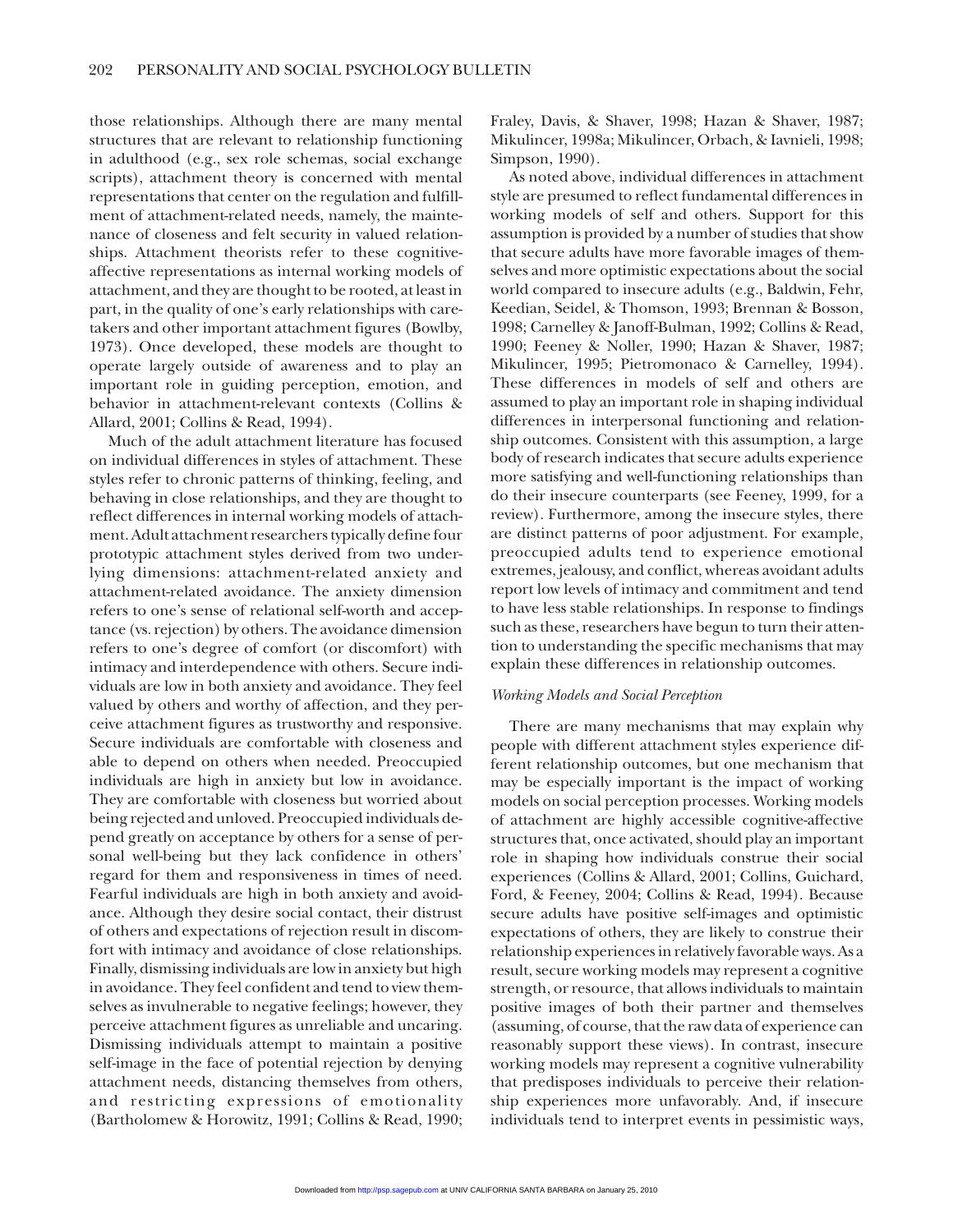they may be apt to experience emotional distress and to choose maladaptive behavioral strategies that contribute to poor relationship outcomes (Collins & Read, 1994). As a result, insecure individuals may behave in ways that unwittingly support and promote their negative perceptions.

Initial support for these ideas was provided in a set of studies reported by Collins (1996) in which participants provided open-ended explanations for a series of hypothetical scenarios describing potentially negative relationship events. Content coding of these responses revealed that individuals tended to explain events in ways that were consistent with their working models. For example, in Study 1, insecure adults were more likely than secure adults to infer that their partner was purposely rejecting closeness and that their relationship was in jeopardy. They also were more likely to blame their partner for the negative events and to attribute their partner's behavior to stable, global, and internal causes—an attributional pattern that has been shown to predict relationship dysfunction (see Bradbury & Fincham, 1990, for a review).

Several subsequent studies provide further evidence of a link between insecure attachment and pessimistic attributions. For example, in a sample of married couples, Gallo and Smith (2001) found that husbands' attachment-related anxiety and avoidance were associated with more negative attributions, and these attributions partially mediated the link between anxiety and perceived relationship conflict. Wives' attachmentrelated anxiety, but not avoidance, also was associated with negative attributions. Similar patterns were found in two studies of dating couples, which revealed that attachment-related anxiety, but not avoidance, predicted maladaptive attributions for partner transgressions, and these maladaptive attributions were associated with poor relationship functioning (Whisman & Allan, 1996) and partially mediated the link between anxiety and relationship dissatisfaction (Sumer & Cozzarelli, 2004). Finally, Mikulincer (1998b, Study 2) presented college students with a series of hypothetical scenarios that differed in the degree to which they reflected clear or ambiguous cues of hostile intent by the partner. Secure adults attributed hostile intent to their partner only when presented with clear cues of hostility, whereas insecure adults (anxious-ambivalent and avoidant) inferred hostile intent regardless of whether the cues were clear or ambiguous.

Taken together, these studies provide evidence that compared to secure individuals, insecure individuals are predisposed to make more pessimistic attributions for partner transgressions, although attachment-related anxiety is more consistently associated with negative attributions than is attachment-related avoidance. These studies also suggest that attachment style differences in interpersonal behavior and relationship outcomes (e.g., relationship conflict, relationship satisfaction) may be mediated by these biased cognitive appraisals. The current investigation extends this work in several important ways.

#### STUDY 1

Although the studies reviewed above provide evidence for attachment-style differences in attributions for partner transgressions, it is possible that these differences are an artifact of other chronic factors that covary with attachment style. For example, insecure attachment is associated with increased depression (Carnelley, Pietromonanco, & Jaffe, 1994; Cooper, Shaver, & Collins, 1988; Hammen et al., 1995; Mickelson, Kessler, & Shaver, 1997; Roberts, Gotlib, & Kassel, 1996), higher neuroticism (Shaver & Brennan, 1992), and low selfesteem (Collins & Read, 1990), all of which have been linked to maladaptive attributions for negative events in general (Ickes, 1988; Peterson, Meier, & Seligman, 1993) and for relationship events in particular (e.g., Horneffer & Fincham, 1996; Karney, Bradbury, Fincham, & Sullivan, 1994). Thus, the primary goal of Study 1 was to rule out the possibility that attachment differences in attributions can be explained by these more general personality and mood factors. To address this issue, we examined the link between attachment style and attributions for partner transgressions after controlling for (a) pessimistic attributional style, (b) depressed mood, and (c) low self-esteem. For simplicity, we will refer to this group of variables as negative affectivity. Overall, we predicted that individuals with insecure working models (those higher in anxiety and avoidance) would make more pessimistic attributions for their partner's transgressions, even after controlling for negative affectivity. However, based on theory and prior research, we expected that attachment-related anxiety (which reflects a heightened concern about rejection and is linked to pessimistic expectations about the reliability and trustworthiness of others) would be a stronger predictor than attachment-related avoidance. Thus, we predicted that preoccupied and fearful individuals (those high in anxiety) would endorse the most pessimistic attributions and that secure individuals (those low in anxiety and avoidance) would endorse the least pessimistic attributions.

Our second goal was to further explore attachmentstyle differences in emotional responses to partner transgressions and to investigate two possible mediators of these differences. On the basis of attachment theory and prior research, we expected that preoccupied and fearful individuals (those high in anxiety) would report the highest levels of emotional distress and that dismissing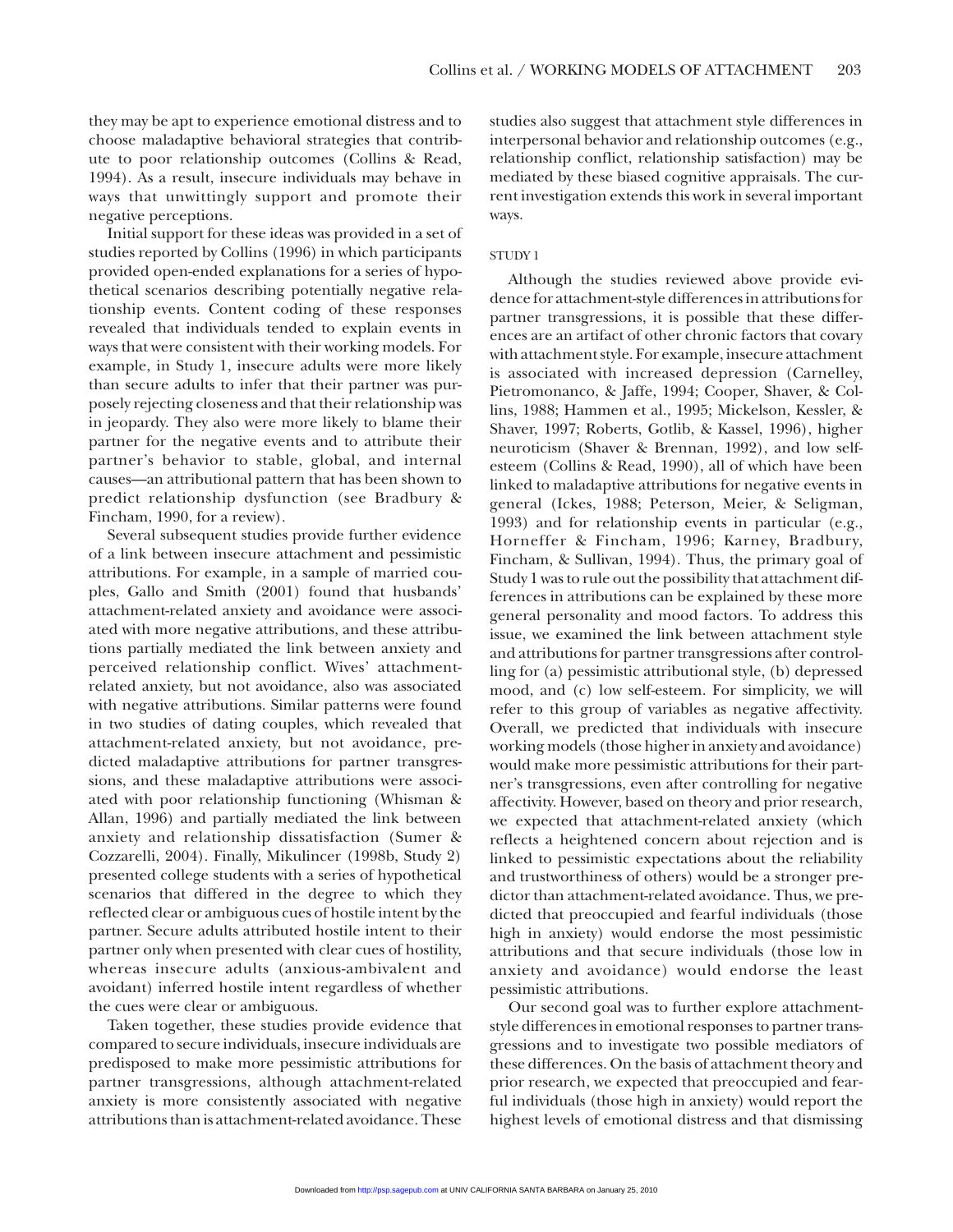individuals (low in anxiety but high in avoidance) would report the lowest levels of distress. We expected this pattern for two primary reasons. First, because anxious individuals are more likely to construct negative explanations for their partner's transgressions, they are likely to feel more threatened by these events and more concerned about their potential implications (Weiner, 1986). Second, because anxious individuals are worried about being rejected and have strong dependency needs, they are likely to place greater value on attachmentrelated goals and needs (e.g., proximity, comfort, affection) and will therefore be more distressed if their partner fails to meet these needs. For example, they are likely to be more distressed when asked to imagine that their partner did not respond to their expressions of affection. We predicted that anxious individuals would rate these needs as more important and would therefore feel worse when their partner failed to meet them (Berscheid, 1983). Furthermore, we predicted that dismissing adults, who value self-reliance and have the weakest dependency needs, would rate these needs as least important and would therefore experience the least emotional distress.

The final goal of Study 1 was to examine behavioral intentions. Based on theory and prior research, we expected that fearful and preoccupied individuals (those high in anxiety) would respond to their partner's transgressions in ways that were less adaptive and more likely to result in conflict. There are two primary reasons for expecting this pattern. First, if as hypothesized above, anxious individuals are interpreting their partner's behavior in pessimistic ways (e.g., inferring more malevolent motivation or hurtful intent), they are apt to behave in maladaptive ways such as acting suspicious, hostile, emotionally needy, or emotionally withdrawn (Collins, 1996). Second, because the transgressions depicted in our vignettes are likely to violate important attachment-related needs for anxious individuals, they are apt to experience greater emotional distress and to behave in ways that are hostile or punishing toward their partner, perhaps in an effort to discourage similar transgressions in the future.

A summary of our hypothesized model is presented in Figure 1. We predicted that insecure individuals (especially those high in anxiety) would endorse more pessimistic attributions for their partner's transgressions (path a), which would then be associated with greater emotional distress (path b). In addition, we predicted that anxious individuals would experience more emotional distress in part because they placed greater value on the attachment needs being violated in our stimulus vignettes (paths c and d). Finally, we expected that pessimistic attributions and heightened distress would then lead to maladaptive behavioral responses (paths e and f).



**Figure 1 Hypothesized model.**

#### *Method*

#### *OVERVIEW*

Participants were presented with vignettes describing potentially negative partner behaviors.<sup>1</sup> After each vignette, they rated a series of explanations and attributions for their partner's behavior, described how they would feel, predicted the likelihood of conflict, and provided a written description of how they would behave in each situation. Attachment style, self-esteem, pessimistic attributional style, and depression were assessed in a background questionnaire.

#### *PARTICIPANTS*

Participants were 181 introductory psychology students (105 men, 76 women) who were currently involved in a romantic relationship. Participants ranged in age from 18 to 37 ( $M = 19.6$  years), and relationship length ranged from 1 to 85 months  $(M = 16$  months).

#### *MATERIALS AND PROCEDURE*

*Stimulus events*. Participants read five vignettes describing potentially negative partner behaviors (e.g., imagine that your partner "didn't respond when you tried to cuddle," "didn't comfort you when you were feeling down," "left you standing alone at a party where you didn't know anyone"). These behaviors were chosen because they represented violations of common attachment-related needs. Four of these events were taken from Collins (1996).

*Possible explanations*. Following each vignette, participants were presented with four possible explanations for their partner's behavior. Two were designed to be relationship enhancing and two were intended to be relationship threatening. For example, in response to the behavior "Your partner wanted to spend the evening by himself," a relationship-enhancing explanation was, "My partner is tired and just needs some time to relax at home." A relationship-threatening explanation was, "My partner is losing interest in me." Participants rated the extent to which each statement was likely to explain their partner's behavior on a 7-point scale.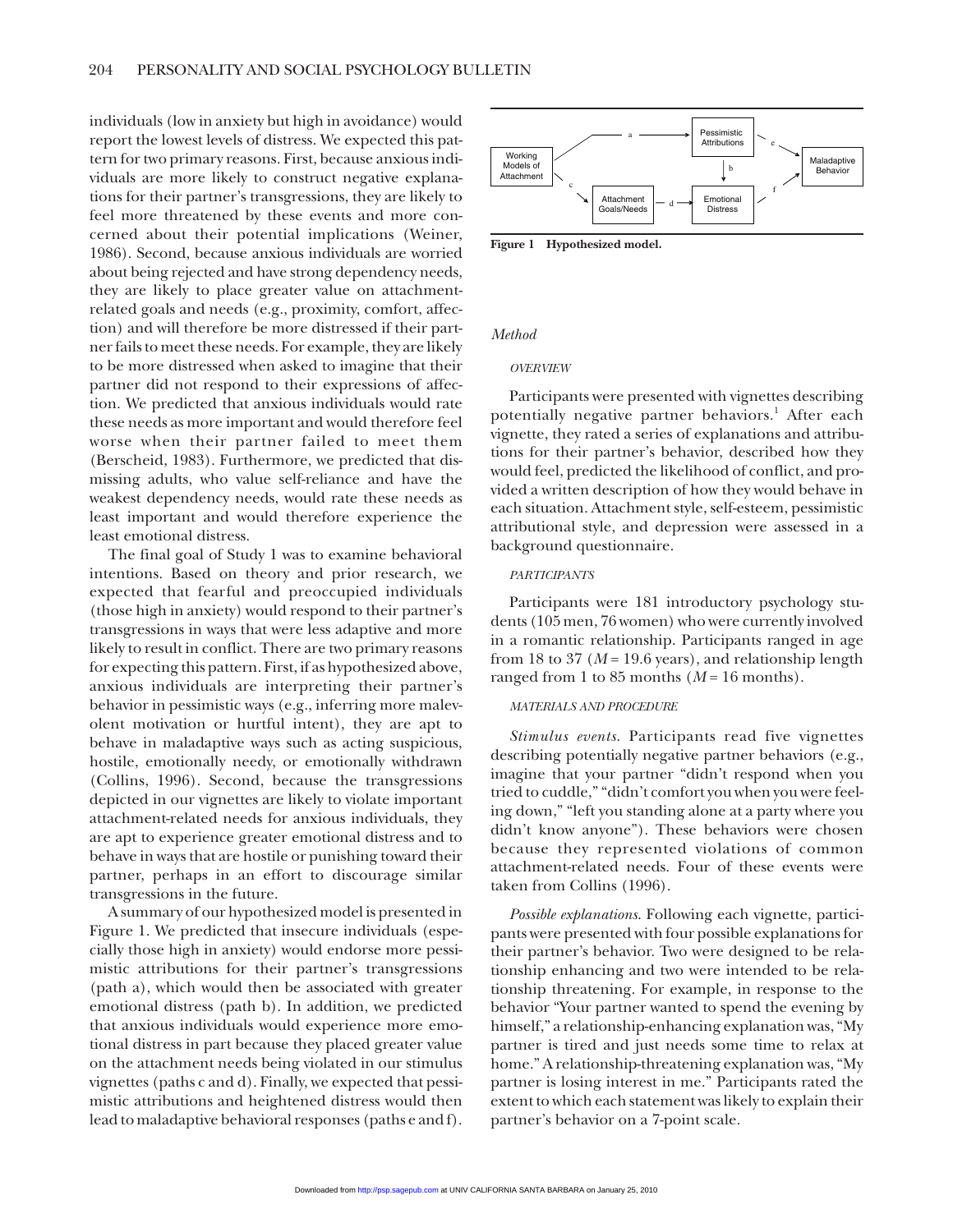A principal components analysis with orthogonal rotation suggested a two-factor solution. The 10 positive explanations (2 from each of the 5 vignettes) loaded on the first factor, and the 10 negative ones loaded on the second factor. Thus, we computed an index of relationship-enhancing explanations ( $\alpha$  = .71) and an index of relationship-threatening explanations ( $\alpha$  = .88).

*Attribution ratings*. For each event, participants rated the cause of their partner's behavior along a series of dimensions used by Collins (1996) and derived from the literature on attributions in marriage (Bradbury & Fincham, 1990). First, they rated the degree to which their partner's behavior was caused by something about (a) the partner (e.g., his or her personality or preferences), (b) themselves (e.g., their personality or preferences), and (c) their relationship. They also rated whether the behavior was caused by something that is (d) global versus specific and (e) stable versus unstable. Finally, they rated (f) how much the partner deserved to be blamed for the behavior, (g) whether their partner behaved that way on purpose, and (h) whether their partner's behavior was motivated by selfish concerns. Ratings on each dimension were averaged across the vignettes. A principal components analysis with oblique rotation suggested two components, which were used as a guide for computing two indexes. First, an index of internal attributions was created by averaging items 1 through 5 ( $\alpha$  = .81). High scores indicate that participants located the cause as internal to the relationship. Second, an index of responsibility attributions was created by averaging items 6 through 8 ( $\alpha$  = .81). High scores indicate that the partner was held responsible and blamed for the event.

*Emotional distress*. Participants described how they would feel in response to each event by rating a series of emotions on a 7-point scale. An index of emotional distress (angry, rejected, hurt, worried, confused, nervous, helpless;  $\alpha$  = .81) was computed for the present study.

*Conflict intentions*. Predicted conflict was measured in two ways. First, participants rated the extent to which they thought each event was "likely to result in an argument or a conflict of any kind" on a 7-point scale. An index of predicted conflict was then computed by averaging this rating across the five vignettes ( $\alpha$  = .67). Next, participants wrote a brief description of what they would do in response to each situation. Independent coders then rated these descriptions (on 7-point scales) for (a) the degree to which the response was punishing toward the partner and (b) the likelihood that the response would lead to conflict. Each coder rated half of the questionnaires; interrater reliability was assessed by having both coders rate a subset of 20 randomly chosen responses (intraclass correlations were .92 for punishing and .95 for conflict). To provide the most reliable and valid assessment of predicted conflict, we computed an overall index of conflict intentions by combining participants' ratings with the ratings of our independent coders  $(\alpha = .77)$ .

*Background questionnaire*. Attachment style was measured with the revised version of the Adult Attachment Scale (Collins, 1996; Collins & Read, 1990). This 18-item scale includes three subscales: (a) comfort with closeness, (b) comfort depending on others, and (c) anxiety in relationships. Items from the first two scales were combined to provide an index of attachment-related avoidance ( $\alpha$  = .88), and the third scale assessed attachmentrelated anxiety ( $\alpha = .83$ ).

*Pessimistic attributional style*. Pessimistic attributional style was measured with the short form of the Attributional Styles Questionnaire (Whitley, 1991). Participants were asked to imagine 10 negative events (e.g., "You are fired from your job") and to write down the one major cause of each event. They then rated this cause across three attribution dimensions: (a) locus (internal vs. external), (b) stability, and (c) globality. An index of pessimistic explanatory style was computed by averaging all 30 items ( $\alpha$  = .72) so that high scores reflect attributions to internal, stable, and global causes.

*Self-esteem*. Self-esteem was measured with the Rosenberg (1965) Self-Esteem Scale ( $\alpha = .88$ ), which measures global self-worth and self-regard.

*Depressed mood*. Depressed mood was measured with the Center for Epidemiological Studies Depression Scale (Radloff, 1977). This 20-item scale asks respondents to indicate the frequency with which they experienced various depressive symptoms during the previous week  $(\alpha = .91)$ .

*Attachment-related needs*. Finally, participants rated the importance of five specific attachment-related needs within their relationship. One question corresponded to each of the five vignettes that had previously been presented. For example, respondents were asked, "In general, how important is it to you that your partner comforts you when you are feeling down?" Ratings were made on a scale from 1 (*not at all important*) to 7 (*extremely important*). An index of attachment needs was computed by averaging these five items ( $\alpha = .68$ ).

#### *Results*

#### *PRELIMINARY ANALYSES AND DATA ANALYTIC STRATEGY*

Preliminary analyses revealed that insecure attachment was indeed associated with heightened negative affectivity. Individuals higher in anxiety reported more pessimistic explanatory style  $(r = .21, p = .01)$ , higher depression ( $r = .42$ ,  $p < .001$ ), and lower self-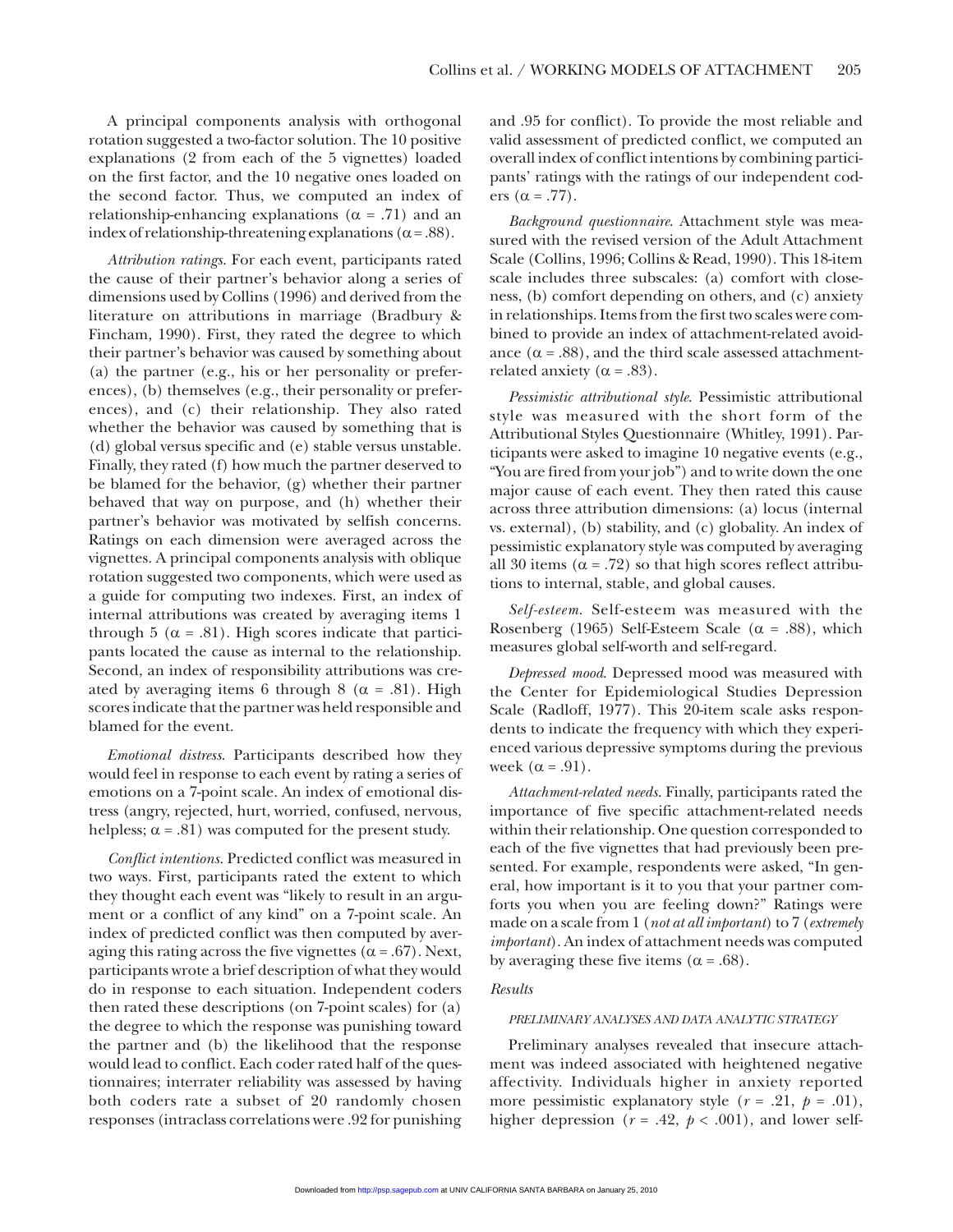|                           |                |                   | Step 1              |          |           | Step 2                    | Step 3   |                               |              |
|---------------------------|----------------|-------------------|---------------------|----------|-----------|---------------------------|----------|-------------------------------|--------------|
| Outcome Variable          | <b>Esteem</b>  | Depress           | $\Delta R^2$<br>PAS |          | Anxiety   | $\Delta R^2$<br>Avoidance |          | $Anxiety \times$<br>Avoidance | $\Delta R^2$ |
| Explanations/attributions |                |                   |                     |          |           |                           |          |                               |              |
| Relationship enhancing    | $-.068$        | $-.185*$          | .030                | .03      | $-.119$   | $-.020$                   | .01      | $.171*$                       | $.03*$       |
| Relationship threatening  | $-.144\dagger$ | $.295***$         | $-.016$             | $.14***$ | $.305***$ | .065                      | $.08***$ | $-.108+$                      | $.01+$       |
| Internal relationship     | $-.026$        | $.261**$          | $.213**$            | $.16***$ | $.211*$   | .041                      | $.04*$   | $-.122+$                      | $.02+$       |
| Responsibility/blame      | $-.090$        | $.187*$           | .124                | $.09**$  | $.186*$   | .117                      | $.05***$ | $-.099$                       | .01          |
| Emotional distress        | $-.160*$       | $.222**$          | .134 <sup>†</sup>   | $.16***$ | $.310***$ | $-.137+$                  | $.06***$ | $-.084$                       | .01          |
| Attachment needs          | .056           | .133              | .011                | .015     | $316***$  | $-.242**$                 | $.08***$ | .060                          | .00.         |
| Conflict intentions       | $-.006$        | .138 <sup>†</sup> | .121                | $.05*$   | $.245***$ | $-.032$                   | $.04*$   | $-.110$                       | .01          |

NOTE:  $N=181$ . PAS = Pessimistic Attributional Style. Unless otherwise labeled, tabled values are standardized regression coefficients ( $\beta s$ ). Coefficients are shown for the point at which they entered the equation.

†*p* < .10. \**p* < .05. \*\**p* < .01. \*\*\**p* < .001.

esteem  $(r = -.49, p < .001)$ ; individuals higher in avoidance reported slightly higher levels of depression (*r* = .14,  $p = .06$ ). Hence, to test whether chronic working models of attachment predicted our dependent variables after controlling for negative affectivity, we conducted hierarchical regression analyses. For each analysis, we entered self-esteem, depression, and attributional style on Step 1, the two continuous attachment dimensions (anxiety and avoidance) on Step 2, and the Anxiety - Avoidance interaction on Step 3. Results are summarized in Table 1. (A correlation matrix of all dependent variables appears in Appendix A.)

#### *ATTACHMENT STYLE DIFFERENCES IN EXPLANATIONS AND ATTRIBUTIONS*

After controlling for the significant effects of negative affectivity (Step 1), attachment-related anxiety (but not avoidance) was significantly associated with pessimistic attributions (Step 2). As predicted, individuals who were higher in anxiety (preoccupied and fearful individuals) were more likely to endorse relationship-threatening explanations, to attribute their partner's behavior to something internal to the relationship, and to hold their partner responsible/blameworthy.

In addition to these main effects, there was a significant Anxiety -Avoidance interaction predicting relationshipenhancing explanations, and two marginally significant interactions predicting relationship-threatening explanations ( $p = .10$ ) and internal attributions ( $p = .07$ ). To explore these interactions, we plotted the predicted means for each dependent variable at 1 standard deviation (*SD*) above/below the mean on anxiety and avoidance (Aiken & West, 1991). As shown in Figure 2, individuals low in anxiety and avoidance (a profile associated with secure attachment) were most likely to endorse the relationship-enhancing explanations for their partner's transgressions, whereas those high in anxiety and low in



**Figure 2 Relationship-enhancing explanations by attachment style (Study 1).**

NOTE:  $S =$  secure;  $P =$  preoccupied;  $D =$  dismissing;  $F =$  fearful.

avoidance (a profile associated with preoccupied attachment) were least likely to endorse them; individuals who matched the fearful (high anxiety, high avoidance) and dismissing (low anxiety, high avoidance) profiles were in between these two extremes. A similar pattern occurred for relationship-threatening explanations (see Figure 3) and internal attributions (not shown); individuals who matched the secure profile were least likely to endorse relationship-threatening and internal attributions, whereas those who matched the preoccupied and fearful profiles were most likely to endorse them.

#### *EMOTIONAL RESPONSES*

After controlling for negative affectivity, the attachment dimensions remained significant unique predictors of distress. Individuals higher in anxiety reported greater emotional distress, whereas those higher in avoidance tended to report less distress  $(p = .06)$ . Figure 4 illustrates the joint (additive) effects of anxiety and avoidance (plotted at 1 *SD* above/below the mean on each dimension). As predicted, individuals who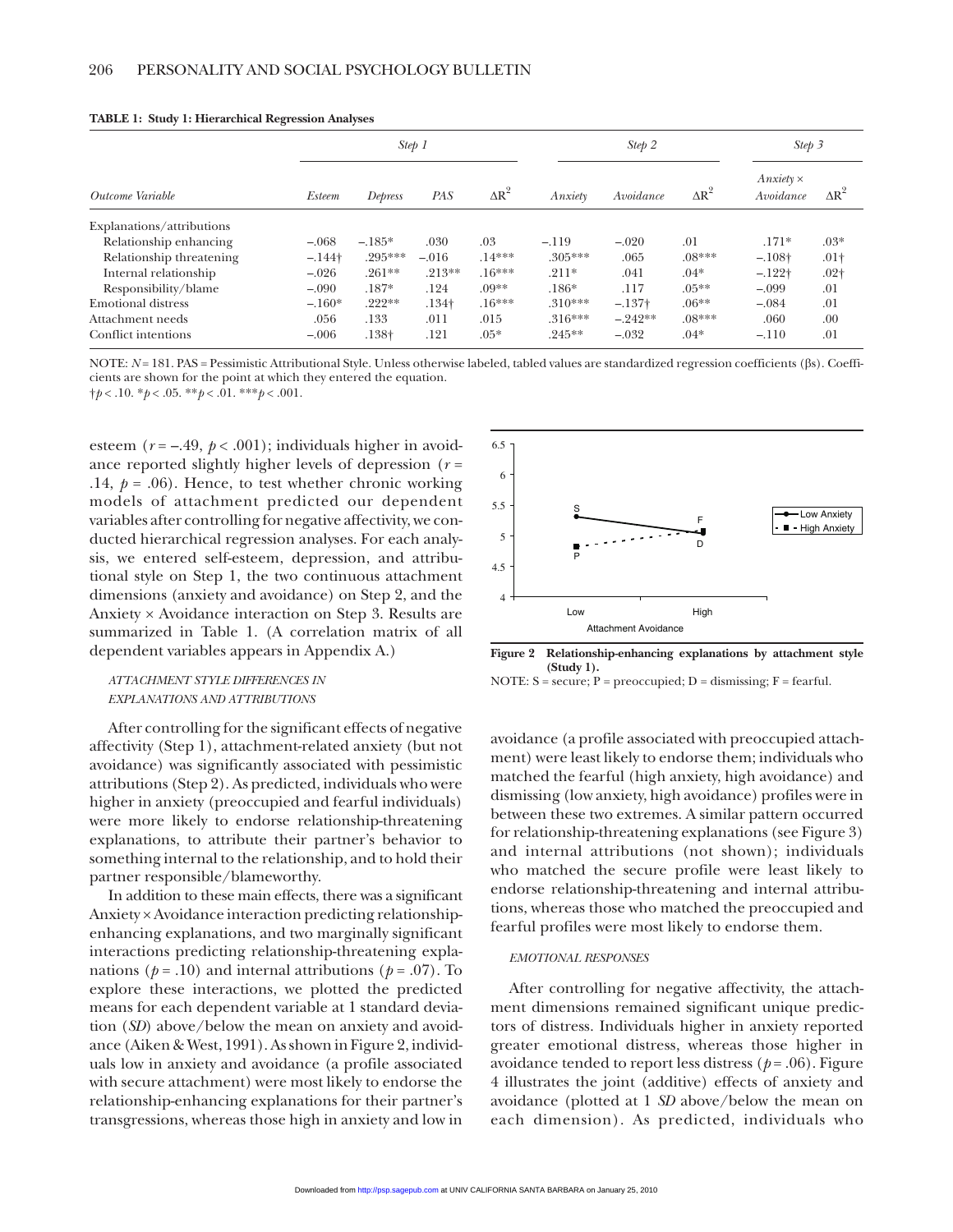

**Figure 3 Relationship-threatening explanations by attachment style (Study 1).** NOTE:  $S =$  secure;  $P =$  preoccupied;  $D =$  dismissing;  $F =$  fearful.

 $\overline{2}$ 2.5 3 3.5 4 Low High Attachment Avoidance Low Anxiety - High Anxiety P F D

**Figure 4 Emotional distress by attachment style (Study 1).** NOTE:  $S =$  secure;  $P =$  preoccupied;  $D =$  dismissing;  $F =$  fearful.

matched the preoccupied profile (high anxiety, low avoidance) reported the most distress, whereas those who matched the dismissing profile (low anxiety, high avoidance) reported the least distress.

#### *ATTACHMENT-RELATED NEEDS*

Negative affectivity was not significantly related to attachment needs, but the attachment dimensions were. As predicted, individuals who were higher in anxiety rated the attachment needs as more important, and those higher in avoidance rated them as less important. Figure 5 illustrates the joint (additive) effects of anxiety and avoidance. As predicted, preoccupied individuals (high anxiety, low avoidance) rated the attachment needs as most important, whereas dismissing individuals (low anxiety, high avoidance) rated them as least important.

#### *BEHAVIORAL INTENTIONS*

After controlling for negative affectivity, individuals higher in attachment anxiety were more likely to express behavioral intentions that were likely to result in conflict.



**Figure 5 Attachment-related needs by attachment style (Study 1).** NOTE:  $S =$  secure;  $P =$  preoccupied;  $D =$  dismissing;  $F =$  fearful.

#### *TESTING THE PATH MODEL*

The results reported thus far indicate that individuals with different working models of attachment responded to the same relationship events in different ways. The final step in our analyses was to tie these outcomes together by testing the hypothesized model.

*Specifying the model*. The following variables were used as indicators of the model: attachment anxiety, attachment needs, an index of pessimistic attributions (which was the average of our three negative explanation/ attribution variables), emotional distress, and conflict intentions. The only variables excluded from this analysis were attachment-related avoidance (because it was not consistently related to attributions or behavioral intentions) and relationship-enhancing explanations (because it was uncorrelated with the other explanation/attribution variables).

The hypothesized model was identical to the one shown in Figure 1. To control for negative affectivity, all of the variables used in the path analysis were residual variables in which we partialed out the effects of all control variables. The resulting variance/covariance matrix appears in Appendix B. Preliminary data screening indicated that the assumption of multivariate normality was reasonably met by our data. In addition, our sample size  $(N = 181)$  was adequate for testing the proposed model (with 11 free parameters in the model, we had a 16:1 ratio of participants to parameters).

*Estimating the model*. The hypothesized model was tested using AMOS software (Arbuckle & Wothke, 1999) and maximum likelihood estimation. Goodness of fit was assessed with a joint consideration of the chi-square statistic, the Comparative Fit Index (CFI), and the Root Mean Square Error of Approximation (RMSEA). Good model fit is evidenced by a nonsignificant chi-square, a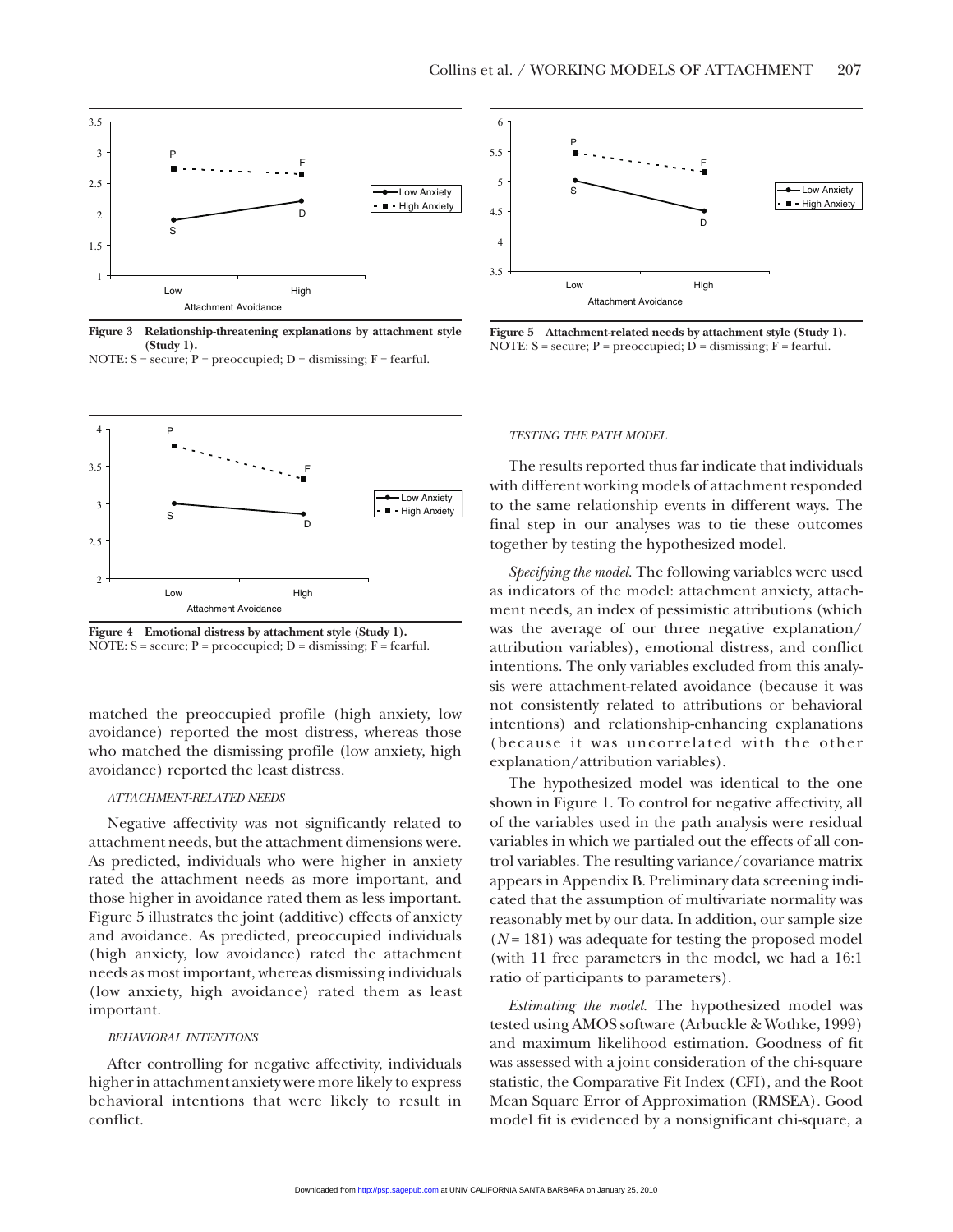

**Figure 6 Path analysis testing the hypothesized model (Study 1).** NOTE:  $N = 181$ . Path values are standardized regression coefficients ( $\beta$ s).  $\chi^2(4) = 6.75$ ;  $p = .15$ , Comparative Fit Index (CFI) = .98, Root Mean Square Error of Approximation (RMSEA) = .06. \*\**p* < .01. \*\*\**p* < .001.

CFI of at least .95, and a RMSEA of .05 or less (Kline, 2005).

Estimation of the hypothesized model resulted in good model fit as evidenced by  $\chi^2(4) = 6.746$ ,  $p = .15$ ,  $CFI = .98$ , and RMSEA = .06. Standardized parameter estimates are shown in Figure 6. Consistent with results reported above, individuals higher in anxiety made more pessimistic attributions ( $\beta$  = .26,  $\beta$  < .001) and rated the attachment needs as more important ( $\beta = .18$ ,  $p <$ .05). In addition, as predicted, individuals who made more pessimistic attributions and who rated the attachment needs as more important experienced more emotional distress ( $\beta$ s = .37 and .33, respectively,  $p < .001$ ). Finally, as predicted, individuals who made more pessimistic attributions and who experienced more emotional distress expressed more conflict intentions ( $\beta s =$ .35 and .38, respectively, *p* < .001).

To determine whether the hypothesized model fit the data better than plausible alternative models, we estimated three additional models. First, we tested a nested model in which we added a direct path between anxiety and emotional distress. The addition of this path did not significantly improve model fit,  $\Delta \chi^2(1) = 1.52$ ,  $p > .05$ . Moreover, the direct path from anxiety to emotional distress was small and not statistically significant ( $\beta = .08$ ), but the paths from pessimistic attributions to emotional distress ( $\beta = .35$ ,  $p < .001$ ) and from attachment goals/ needs to emotional distress ( $\beta$  = .31,  $\beta$  < .001) remained strong and significant. This model provided increased support for the hypothesis that the link between anxiety and heightened emotional distress was mediated by pessimistic attributions and attachment-related goals/ needs.

Second, we tested a nested model in which we added a direct path between anxiety and conflict behavior. The addition of this path did not significantly improve model fit,  $\Delta \chi^2(1) = 0.16$ ,  $p > .05$ . Moreover, the direct path from anxiety to conflict behavior was small and not statistically significant ( $\beta = .02$ ), but the paths from pessimistic attributions to conflict behavior ( $β = .34, β < .001$ ) and from emotional distress to conflict behavior ( $\beta$  = .38,  $\gamma$  < .001) remained strong and significant. This model provided increased support for the hypothesis that the link between anxiety and heightened conflict intentions was mediated by pessimistic attributions and emotional distress.

Finally, we tested a nonnested alternative model. Our original model hypothesized that individuals who interpreted their partner's behavior in more pessimistic ways would experience greater emotional distress; thus, we had a causal path leading from attributions to emotions. However, it is equally plausible that emotional distress is a cause rather than a consequence of pessimistic attributions. Individuals who are prone to experience emotional distress in response to their partner's transgressions (perhaps because these transgressions violate important needs) may be apt to construct pessimistic attributions for their partner's behavior (perhaps because their negative affect provides information when constructing their attributions; Clore & Tamir, 2002). Thus, we tested a model that reversed the causal path between pessimistic attributions and emotional distress. As would be expected, the path coefficient from emotional distress to attributions was strong and significant  $(\beta = .35, \, \rho < .001)$ ; however, the overall model failed to fit the data as well as the original model, as evidenced by  $\chi^2(4) = 13.35, p = .01, CFI = .94, and RMSEA = .11. In addition,$ tion, the path linking attachment anxiety to pessimistic attributions remained significant ( $\beta$  = .18,  $p < .01$ ), indicating that anxious individuals were more likely to construct pessimistic attributions even after controlling for their tendency to experience greater emotional distress. Thus, although it is theoretically and empirically reasonable to assume that emotional distress may cause pessimistic attributions, the data are more consistent with (and more parsimoniously described by) the alternative causal pathway (at least in the context of the variables specified in the current model). Nevertheless, it is reasonable to assume that attributions and emotional distress have bidirectional effects on one another in most natural contexts.

#### *Discussion*

Study 1 provides further evidence that working models of attachment shape attributions in close relationships and extends prior work by ruling out the possibility that these effects can be explained by general negative affectivity. As predicted, compared to secure individuals, insecure individuals made more pessimistic attributions for their partner's transgressions. Among those with insecure working models, those who matched the preoccupied (high anxiety, low avoidance) and fearful (high anxiety, high avoidance) profiles exhibited the most negative pattern of attributions compared to those who matched the dismissing profile (low anxiety, high avoid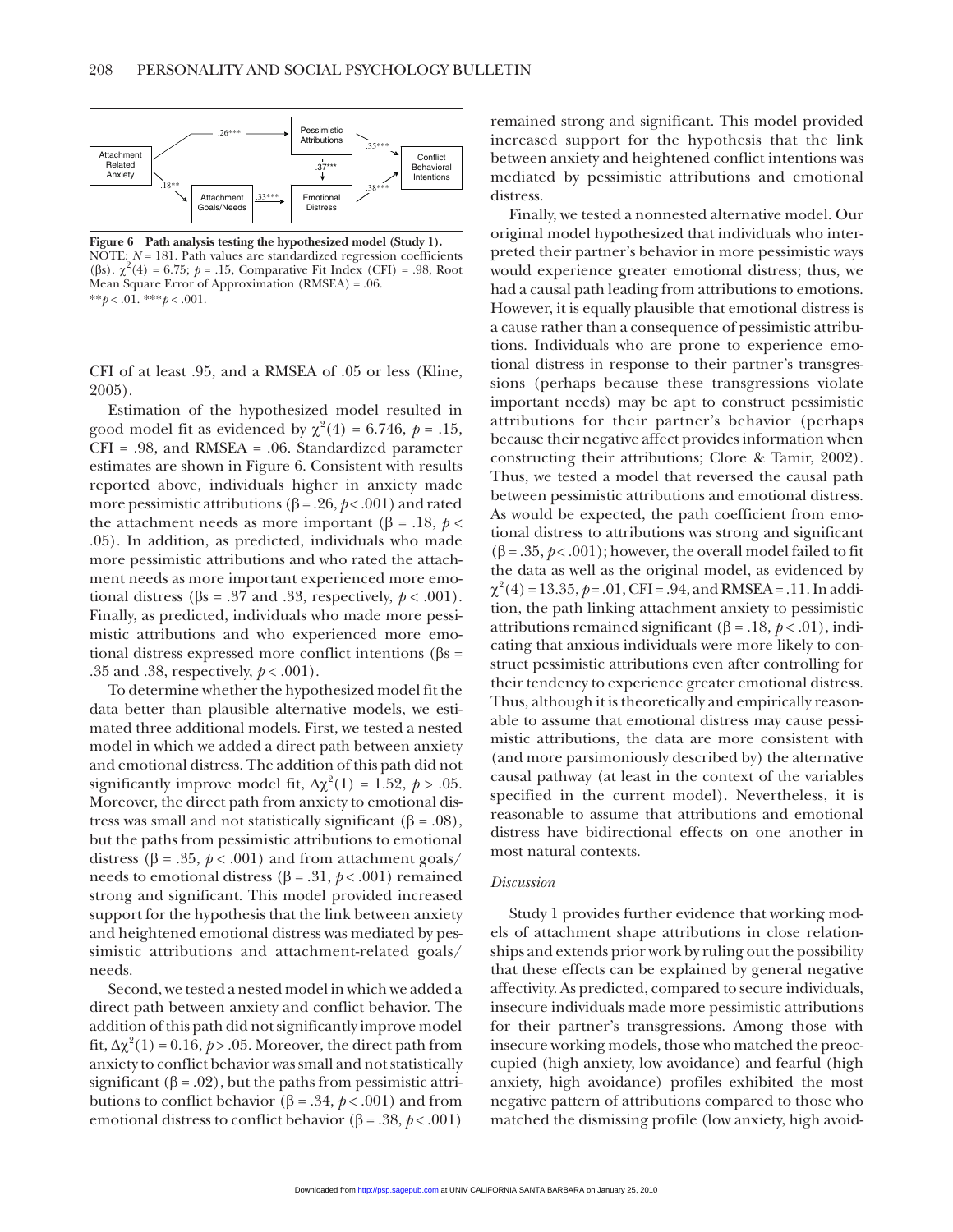ance). Consistent with prior work, anxiety was a more consistent predictor of attributions than was avoidance.

A second goal of this study was to examine the link between working models of attachment and emotional responses to partner transgressions and to explore two potential mediators of this link. Attachment style was strongly linked to emotional distress, even after controlling for negative affectivity. As predicted, individuals high in anxiety (preoccupied and fearful adults) reported the most emotional distress, and dismissing adults (low anxiety and high avoidance) reported the least distress. In addition, consistent with our hypotheses, these differences were mediated by attributions and attachment-related needs. Specifically, our path model suggested that anxious individuals felt more distressed because they tended to construct pessimistic attributions for their partner's behavior and because their partner failed to meet their important attachment-related needs. These findings point to the importance of identifying the specific needs and goals of individuals with different attachment styles and exploring their role in shaping intra- and interpersonal experience.

Finally, we found that attachment anxiety was associated with less constructive behavioral intentions and that this effect was mediated by cognitive and affective responses. Specifically, our path model suggested that anxious individuals were more likely to endorse negative behavioral intentions because they made more negative attributions for their partner's behavior and because they experienced more emotional distress, and emotional distress was greater in individuals who rated the attachment needs as more important. This pattern of findings suggests that anxious individuals may choose hostile or punishing behavior, at least in part, to control their partner's behavior and prevent similar transgressions in the future. And, although expressions of anger may be a functional protest to an attachment figure's lack of responsiveness, insecure individuals—who may feel they lack control over others' behavior—may be prone to dysfunctional expressions of anger and destructive behavior that may ultimately weaken attachment bonds (Bowlby, 1973, 1988; Mikulincer, 1998b).

Although we cannot draw causal inferences from these data, our findings highlight the importance of studying the links between cognition, emotion, and behavior in close relationships, and they provide insight into the complex mechanisms that may explain why anxious individuals tend to experience greater emotional distress and greater conflict in their relationships. These results also contribute to the broader literature on attributions in close relationships by identifying an important individual difference variable (attachment style) that appears to predispose individuals to make maladaptive attributions and by specifying the potential causal mechanisms that link these attributions to longterm relationship outcomes. Specifically, our data suggest that pessimistic attributional tendencies will heighten emotional distress and lead to maladaptive behavioral responses that are likely to erode relationship functioning over time. Thus, the importance of understanding attributions in close relationships may lie in their potential to shape the emotional lives of couples and the resulting action tendencies that are the more proximal predictors of relationship quality.

STUDY 2

Study 2 investigated two specific research questions. First, we examined attachment differences in attributions for both positive and negative relationship events. Much of the literature on attributions in close relationships (and all of the work on attachment and attributions) has focused on responses to partner transgressions or relationship conflict (see Bradbury & Fincham, 1990, for a review). However, there is growing evidence that positive relationship experiences are not simply the opposite of negative ones and that responses to positive events play a unique role in shaping relationship processes (Reis & Gable, 2003). Will secure and insecure individuals differ in how they construe their partner's acts of kindness and care? We predicted that individuals with more secure working models (who have positive self-images and optimistic expectations of others) should be predisposed to interpret their partner's positive behavior as motivated by generous (rather than selfish) concerns, and they should be apt to experience positive emotional responses and to express their appreciation in ways that promote relationship trust and intimacy. In contrast, we predicted that individuals with insecure working models (who lack confidence in other's regard for them or who have pessimistic beliefs about others) may have doubts about their partner's benevolent motivation. For example, they may find it difficult to believe their partner's behavior reflects genuine love and affection, or they may be more likely to infer selfish motivation behind their partner's generosity. Such doubts may then undermine the positive consequences of support and care and may make it more difficult for insecure individuals to fully benefit from their partner's kindness and goodwill.

The second goal of Study 2 was to explore whether the association between working models and social perception would be moderated by relationship quality. Specifically, when insecure adults are involved in satisfying and well-functioning intimate relationships, will their tendency to make maladaptive attributions be attenuated or will their chronic doubts continue to color their perceptions? Attachment theory assumes that chronic working models of attachment will guide social perception such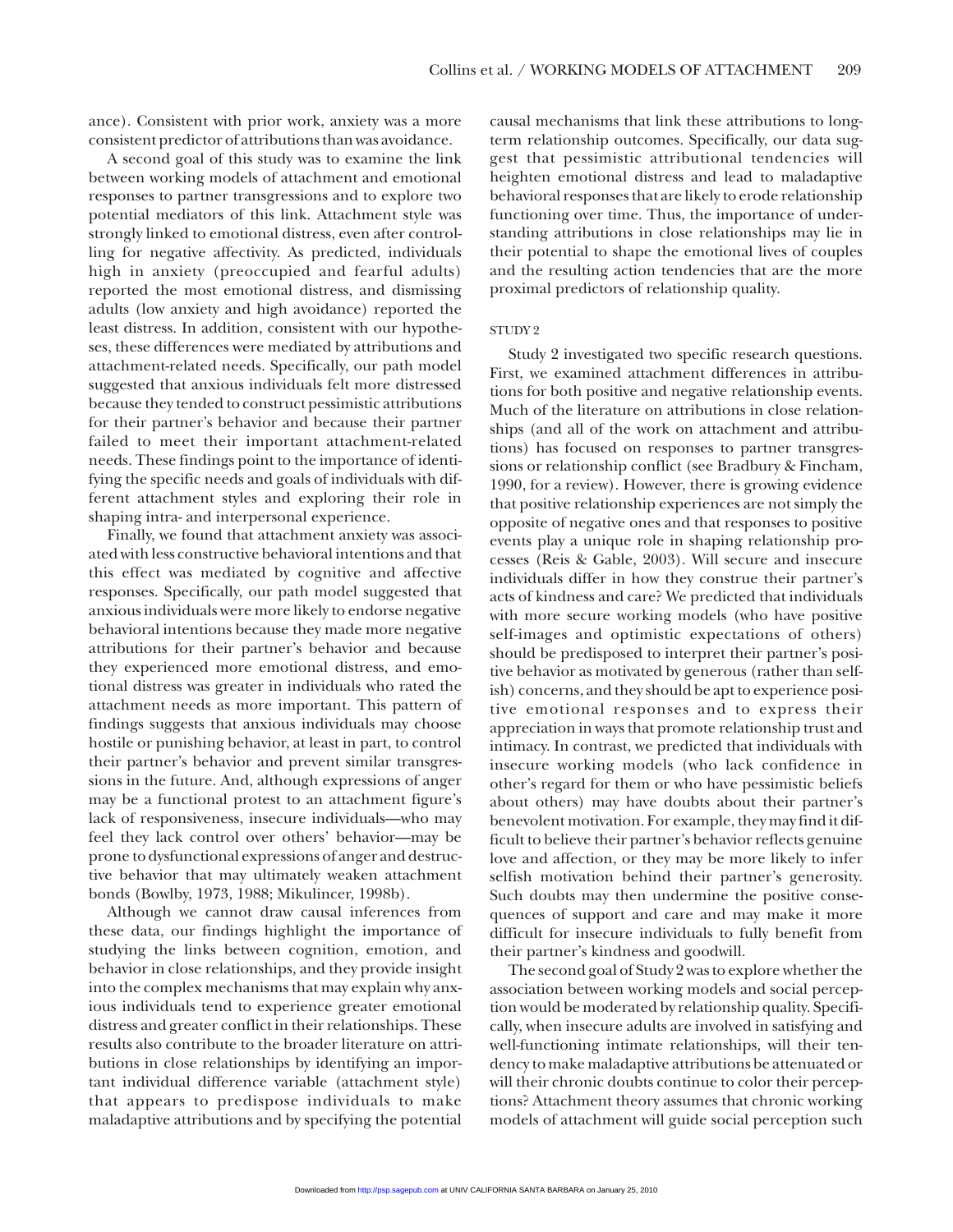that new experiences will be assimilated into existing working models. This assumption provided the basis for our prediction that insecure individuals would be predisposed to interpret their partner's behavior in a less generous light than would secure participants. However, attachment theory also assumes that working models of self and others should be sensitive to new information and should be able to accommodate an ever-changing environment, especially new relational circumstances. Moreover, Bowlby (1988) argued that one's current functioning will always be determined "by the interaction of the personality as it has so far developed and the environment in which it is then finding itself" (pp. 171- 172). From this perspective, insecure attachment may best represent a psychological vulnerability that may or may not be expressed depending on one's current relational context (see Collins et al., 2004, for additional discussion). This perspective is compatible with contemporary theories of personality (Andersen & Chen, 2002; Mischel & Shoda, 1995) and relationship interdependence (e.g., Holmes, 2002) that emphasize the importance of studying stable Person x Situation interactions.

Consistent with this idea, there is some evidence that insecure attachment may be linked to adverse outcomes primarily in the context of threatening situations or vulnerable relationships. For example, in a longitudinal study of couples during the transition to parenthood, women who were high in anxiety and who perceived that their husband was unsupportive during their pregnancy experienced decreases in marital satisfaction (Rholes, Simpson, Campbell, & Grich, 2001) and increases in depressive symptoms (Simpson, Rholes, Campbell, Tran, & Wilson, 2003) 6 months postpartum. However, when spousal support was perceived to be high, anxious women were as well-adjusted as nonanxious women. A similar pattern occurred in a laboratory study in which the quality of partner support was experimentally manipulated (Collins & Feeney, 2004). In this study, insecure individuals perceived more hurtful intent, felt worse, and performed worse on a subsequent task, but only when they were given relatively unsupportive messages from their partner. When they received highly supportive messages, secure and insecure adults perceived these messages as equally favorable and performed equally well on a subsequent task. Likewise, in a daily diary study, Pierce and Lydon (2001) found that the social interactions of anxious individuals were lower in quality and less intimate than those of secure individuals, but only when they were interacting with partners who were relatively unresponsive.

Taken together, these studies suggest that insecure adults may function relatively well in nonthreatening contexts but may function relatively poorly in situations, or relationships, that are potentially threatening. In the current study, we explored this issue by examining whether the association between attachment style and social construal processes would be moderated by relationship satisfaction. In this regard, we conceptualized relationship satisfaction as an indicator of the general relational context within which the individual was currently operating. Based on theory and prior research, we expected that attachment differences in social construal may be less pronounced in happy relationships and more pronounced in unhappy relationships. However, because chronic insecurities are likely to be activated in response to attachment-relevant events (especially partner transgressions), it is possible that insecure attachment would continue to be associated with maladaptive attributions (although not as strongly) even in relationships that are relatively happy. That is, insecure adults may find it difficult to set aside their doubts and, as a result, may continue to be influenced by their chronic fears (to some degree) despite their positive expectations concerning their current relationship and their current partner.

#### *Methods*

#### *PARTICIPANTS*

Participants were 194 undergraduate students (109 women, 85 men) who were involved in a romantic relationship of at least 3 months. Participants ranged in age from 18 to 25, with a mean of 18.8, and relationship length ranged from 3 to 50 months, with a mean of 13.3 months.

#### *MATERIALS AND PROCEDURE*

*Stimulus events*. Participants were presented with eight vignettes (counterbalanced) reflecting common attachment-related themes. Four of these (from Study 1) were designed to represent negative events (violations of attachment-related goals and needs) and four new events were designed to represent positive attachment events, such as receiving support and care from one's partner (e.g., imagine that your partner "brought you dinner when you were feeling sick," "tried to cheer you up after an upsetting day at work or school").

*Explanations and attributions.* Following each vignette, participants rated six possible explanations for their partner's behavior. Three of these were intended to be relationship enhancing and three were relationship threatening. For example, in response to the following positive event, "Your partner brought you dinner when you were sick," a relationship-enhancing explanation was "My partner is a caring and thoughtful person," and a relationship-threatening explanation was "My partner feels guilty about something and is trying to make up for it." Participants rated the extent to which each item was likely to explain their partner's behavior on a 7-point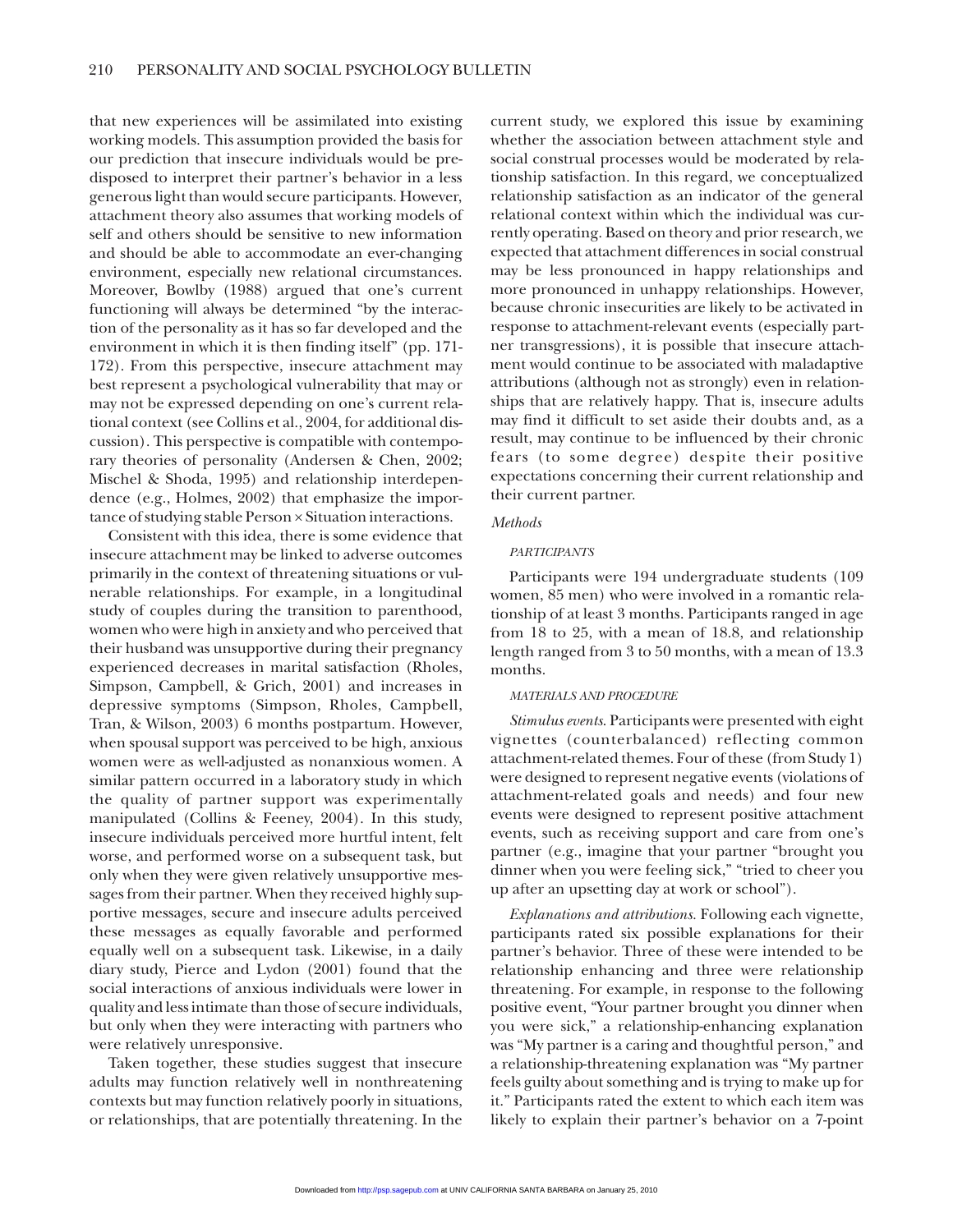scale. We computed an index of relationship-enhancing and -threatenin*g* explanations for positive and negative events, respectively, by averaging ratings across the four stimulus events within each category. For each vignette, participants also rated the cause of the event along a series of attribution dimensions similar to Study 1. Ratings for each dimension were averaged across the four stimulus events within each category.

To reduce the number of explanation/attribution variables (many of which were highly correlated), we computed several conceptually distinct indices. Due to the nature of the events, the indices for negative events differed somewhat from those for positive events. For the negative events, we computed the following three indices: (a) relationship-enhancing attributions (which included only the relationship-enhancing explanations,  $\alpha = .83$ , (b) relationship-threatening attributions (which included the relationship threateningexplanations plus the following attribution ratings: partner deserves to be blamed, partner intended to make you feel bad, partner behaved this way on purpose, partner was motivated by selfish concerns; partner's behavior was caused by something about his or her personality/preferences, something about your relationship or how your partner feels about you, something global, something stable;  $\alpha = .87$ ), and (c) internal to the self attributions (which included the following attribution ratings: partner's behavior was caused by something about you, you deserved to be blamed for the event;  $\alpha$  = .57). For the positive events, we computed the following three indices: (a) relationship-enhancing attributions (which included the relationship-enhancing explanations plus the following attribution ratings: partner deserves credit/praise, behavior was intended to make you feel good, partner was motivated by unselfish/ altruistic concerns, and partner behaved on purpose;  $\alpha$  = .84), (b) relationship-threatening attributions (which included the relationship-threatening explanations plus the following attribution ratings: negative explanations, partner's behavior was intended to make you feel bad, partner was motivated by selfish concerns, and was insensitive;  $\alpha = .79$ , and (c) internal to the relationship attributions (which included the following attribution ratings: behavior was caused by something about your partner's personality/preferences, something about your relationship or how your partner feels about you, something global, something stable;  $\alpha = .74$ ).

*Emotional responses*. Participants rated how they would feel in response to each event by rating a series of emotions on a 7-point scale. For the negative events, we computed an index of emotional distress (angry, tense, irritated, rejected, worried, hurt, anxious;  $\alpha$  = .94). For the positive events, we computed three indices: (a) happiness (pleased, happy, content, loved;  $\alpha = .87$ ), (b) distress

(angry, tense, irritated, rejected, worried, hurt, anxious;  $\alpha$  = .91), and (c) guilt (a single item).

*Attachment-related needs*. After imagining each event, participants rated how important each behavior was to them (e.g., "How important is it to you that your partner bring you dinner when you are sick?") and how much they wanted their partner to engage in each behavior (e.g., "How much do you want your partner to bring you dinner when you are sick?"). Ratings were averaged to form an index of attachment-related needs for negative events (in which the partner failed to meet the need,  $\alpha$  = .86) and positive events (in which the need was met,  $\alpha$  = .80).

*Behavioral intentions*. Finally, participants rated how likely they were to engage in various behaviors on a 7 point scale. Rather than focus only on conflict/hostile behavior, as we did in Study 1, these items were designed to assess a broader range of adaptive and maladaptive behavioral responses that might differentiate secure and insecure individuals. For the negative events, we computed three indices: (a) conflict minimizing (e.g., "Discuss the issue with your partner to explain how you feel";  $\alpha$  = .79), (b) reassurance seeking (e.g., "Seek reassurance that your partner still loves you and cares about you";  $\alpha$  = .85), and (c) hostile/punishing (e.g., "Snap or yell at your partner";  $\alpha$  = .93). For the positive events, we computed two indices: (a) appreciative behaviors (e.g., "Tell your partner how much you appreciate his/her thoughtfulness";  $\alpha$  = .91) and (b) distancing (e.g., "Tell your partner that you would rather be alone when you are sick";  $\alpha = .85$ ).

*Background questionnaire*. Attachment style was measured with a modified version of Brennan, Clark, and Shaver's (1998) Experiences in Close Relationships Scale. This 28-item scale (shortened from 36 items) includes two subscales: anxiety ( $\alpha$  = .90) and avoidance  $(\alpha = .88)$ . Consistent with prior work, the two dimensions were only weakly correlated  $(r = .16, p < .05)$ .

*Relationship satisfaction*. Relationship satisfaction was assessed with the five-item satisfaction subscale from the Investment Model Scale (Rusbult, Martz, & Agnew, 1998). This subscale ( $\alpha = .85$ ) assesses the degree to which one feels happy in one's relationship and the degree to which one's relationship satisfies one's needs (e.g., "My relationship makes me very happy," "My relationship does a good job of fulfilling my needs for companionship, intimacy, and so on").

#### *Results*

#### *PRELIMINARY ANALYSES*

Preliminary analyses revealed that relationship satisfaction was unrelated to attachment anxiety  $(r = -.08)$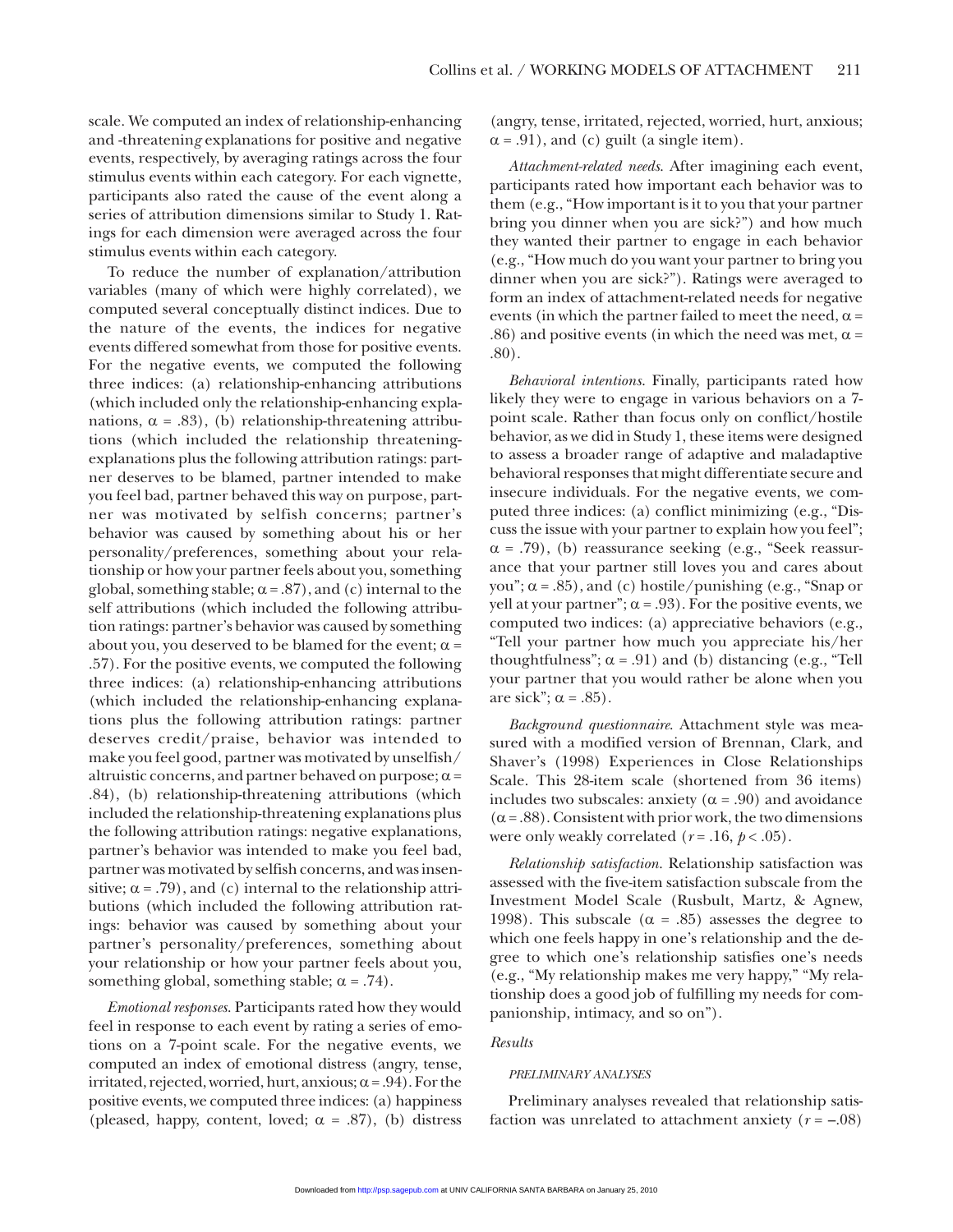|                           |                     | Step 1    |            | Step 2                        |                                         |                                            |  |  |
|---------------------------|---------------------|-----------|------------|-------------------------------|-----------------------------------------|--------------------------------------------|--|--|
| Outcome Variable          | <b>Satisfaction</b> | Anxiety   | Avoidance  | $Anxiety \times$<br>Avoidance | $Anxiety \times$<br><b>Satisfaction</b> | $A voidance \times$<br><b>Satisfaction</b> |  |  |
| Explanations/attributions |                     |           |            |                               |                                         |                                            |  |  |
| Relationship enhancing    | $.181*$             | .019      | $-.089$    | .032                          | .116                                    | .016                                       |  |  |
| Relationship threatening  | $-.327***$          | $.344***$ | .070       | $-.111+$                      | $-.176**$                               | .097                                       |  |  |
| Internal self             | $-.073$             | $.205**$  | $.153*$    | $-.041$                       | .012                                    | .062                                       |  |  |
| <b>Emotions</b>           |                     |           |            |                               |                                         |                                            |  |  |
| <b>Distress</b>           | $-.109+$            | $.537***$ | .022       | .002                          | .012                                    | .056                                       |  |  |
| Attachment needs          | .258***             | $.466***$ | $-.177**$  | $.146*$                       | $-.028$                                 | $-.051$                                    |  |  |
| Behavioral intentions     |                     |           |            |                               |                                         |                                            |  |  |
| Conflict minimizing       | $.224**$            | $.143*$   | $-.249***$ | .064                          | $-.036$                                 | .105                                       |  |  |
| Seek reassurance          | .018                | .485***   | $-.078$    | .083                          | .005                                    | .107                                       |  |  |
| Hostile/punishing         | $-.129+$            | .283***   | .067       | $-.073$                       | .011                                    | .115                                       |  |  |

#### **TABLE 2: Study 2: Hierarchical Regression Analyses Predicting Responses to Negative Relationship Events**

NOTE:  $N = 194$ . Tabled values are standardized regression coefficients ( $\beta s$ ).

†*p* < .10. \**p* < .05. \*\**p* < .01. \*\*\**p* < .001.

|                                    |                     | Step 1    |            | Step 2                        |                                  |                                     |  |  |
|------------------------------------|---------------------|-----------|------------|-------------------------------|----------------------------------|-------------------------------------|--|--|
| Outcome Variable                   | <b>Satisfaction</b> | Anxiety   |            | $Anxiety \times$<br>Avoidance | $Anxiety \times$<br>Satisfaction | $A voidance \times$<br>Satisfaction |  |  |
| Explanations/attributions          |                     |           |            |                               |                                  |                                     |  |  |
| Relationship enhancing             | $.404***$           | .021      | $-.216***$ | .071                          | .118 <sup>†</sup>                | $-.033$                             |  |  |
| Relationship threatening           | $-.241***$          | $.147*$   | $.201**$   | $-.093$                       | $-.136*$                         | .048                                |  |  |
| Internal relationship <sup>a</sup> | $.275***$           | .083      | $-.051$    | .054                          | .114                             | $-.021$                             |  |  |
| Emotions                           |                     |           |            |                               |                                  |                                     |  |  |
| Happiness                          | .298***             | .088      | $-.227**$  | $-.017$                       | $-.108$                          | .041                                |  |  |
| <b>Distress</b>                    | $-.179*$            | $.141*$   | $.150*$    | $-.019$                       | $-.048$                          | $-.043$                             |  |  |
| Guilt                              | $-.031$             | $.272***$ | .066       | .018                          | .013                             | $-.023$                             |  |  |
| Attachment needs <sup>a</sup>      | $.266***$           | $.411***$ | $-.061$    | .066                          | $-.060$                          | .097                                |  |  |
| Behavioral intentions              |                     |           |            |                               |                                  |                                     |  |  |
| Appreciation                       | $.212**$            | $.223**$  | $-.202**$  | .105                          | $-.025$                          | .033                                |  |  |
| Distancing                         | $-.207**$           | $-.006$   | $.302***$  | $-.071$                       | .038                             | $-.055$                             |  |  |

NOTE:  $N = 194$ . Tabled values are standardized regression coefficients ( $\beta s$ ).

a. There was also a significant Anxiety  $\times$  Avoidance  $\times$  Satisfaction interaction ( $p$  < .05) at Step 3 for this dependent variable. †*p* < .10. \**p* < .05. \*\**p* < .01. \*\*\**p* < .001.

and only weakly related to avoidance  $(r = -.16, p < .05)$ . Thus, it was appropriate to test the interaction of the attachment dimensions and relationship satisfaction in further analyses. As such, we conducted hierarchical regression analyses to explore whether the effects of attachment style on each dependent variable were moderated by relationship satisfaction. We entered the main effects of anxiety, avoidance, and satisfaction on Step 1, all two-way interactions on Step 2, and the three-way interaction on Step 3. We ran separate analyses for positive (see Table 2) and negative (see Table 3) events. For simplicity, we tabled the regression coefficients for Step 1 and Step 2 only. (A correlation matrix of all dependent variables appears in Appendix C.)

#### *ATTACHMENT STYLE DIFFERENCES IN EXPLANATIONS AND ATTRIBUTIONS*

*Negative events*. Relationship-enhancing attributions were predicted only by relationship satisfaction; as would be expected, individuals in satisfying relationships were more likely to make relationship-enhancing attributions for their partner's transgressions (see Table 2).

For relationship-threatening attributions, there were significant main effects of relationship satisfaction and anxiety, but these main effects were moderated by a significant Anxiety - Satisfaction interaction. As shown in Figure 7, simple slopes analysis revealed a strong positive association between anxiety and relationship-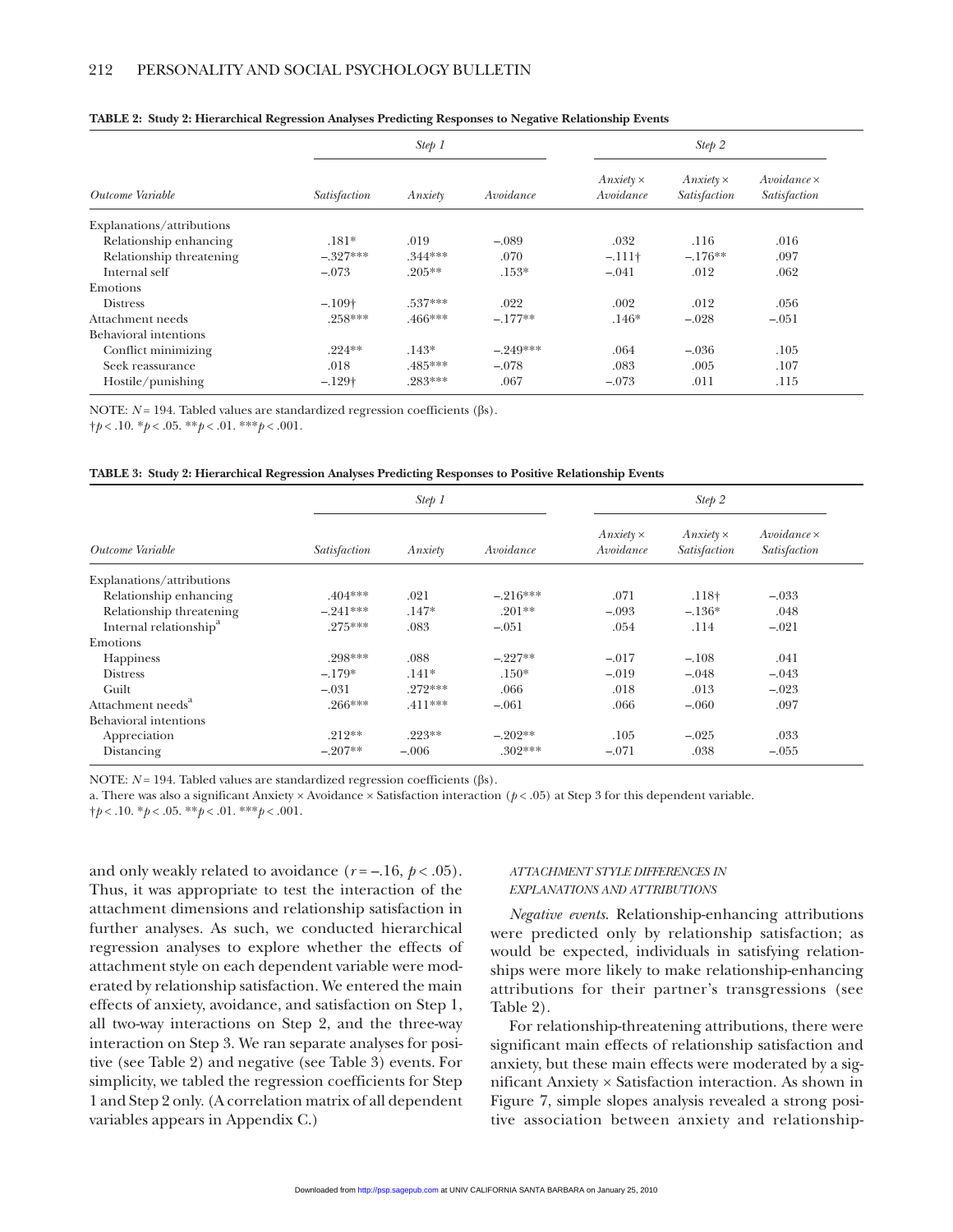

**Figure 7 Attachment anxiety by relationship satisfaction predicting relationship-threatening attributions for negative events (Study 2).**

NOTE: Satis = relationship satisfaction.

threatening explanations for those low in relationship satisfaction ( $\beta_{\text{unhappy}} = .55$ ,  $p < .001$ ) and a much weaker (but still significant) association for those high in satisfaction ( $\beta_{\text{happy}} = .19$ ,  $p < .05$ ).<sup>2</sup> Thus, the tendency for anxious individuals (preoccupied and fearful) to make relationship-threatening attributions for their partner's transgressions occurred primarily for those in unhappy relationships. Finally, there was also a marginally significant ( $p = .08$ ) Anxiety  $\times$  Avoidance interaction predicting relationship-threatening attributions. The predicted means (computed at 1 *SD* above/below the mean on each dimension) revealed that individuals who matched the secure profile were least likely to endorse the relationship-threatening attributions  $(M = 2.4)$ , whereas those who matched the preoccupied  $(M = 3.1)$  and fearful  $(M = 3.1)$  profiles were most likely to do so. The dismissing  $(M = 2.7)$  profile fell in between these points.

Attachment style also was related to internal attributions to the self. Individuals who were higher in anxiety and avoidance were more likely to blame themselves for their partner's transgressions, and these effects were not moderated by relationship satisfaction. The predicted means based on the joint (additive) effects of anxiety and avoidance indicated that individuals who matched the secure profile  $(M = 2.4)$  were least likely to blame themselves, whereas those who matched the fearful profile  $(M = 3.3)$  were most likely to do so. The dismissing  $(M = 2.8)$  and preoccupied  $(M = 2.9)$  profiles fell in between these points.

*Positive events*. As would be expected, individuals in satisfying relationships endorsed much more generous explanations for their partner's caring behavior (see Table 3), but attachment style was also an important predictor of these attributions. First, there was a significant main effect of avoidance on relationship-enhancing attributions; avoidant individuals were less likely to



**Figure 8 Attachment anxiety by relationship satisfaction predicting relationship-threatening attributions for positive events (Study 2).**

NOTE: Satis = relationship satisfaction.

endorse relationship-enhancing attributions for their partner's caring behavior. There was also a marginally significant Anxiety  $\times$  Satisfaction interaction ( $p = .07$ ), which indicated that anxious individuals were somewhat less likely than nonanxious individuals to endorse relationship-enhancing attributions for their partner's caring behavior, but only if they were in unhappy relationships.

For relationship-threatening attributions, there were significant main effects of satisfaction, anxiety, and avoidance, and a significant Anxiety  $\times$  Relationship Satisfaction interaction. The predicted means for the joint (additive) main effects of anxiety and avoidance indicated that secure individuals were least likely to make relationship-threatening attributions for their partner's caring behavior  $(M = 1.7)$ , whereas fearful individuals were most likely to do so  $(M = 2.3)$ . Preoccupied  $(M =$ 1.9) and dismissing (*M* = 1.9) individuals fell in between these points. In addition, the simple slopes analysis for the Anxiety × Relationship Satisfaction interaction (see Figure 8) revealed a significant positive association between anxiety and relationship-threatening attributions for those in unhappy relationships ( $\beta_{\text{unhappy}} =$ .31,  $p < .01$ ) but no association for those in happy relationships ( $\beta_{\text{happy}} = .03$ , *ns*). Thus, the tendency for anxious individuals (fearful and preoccupied) to make pessimistic attributions for their partner's caring behavior occurred primarily for those in unhappy relationships.

Finally, for internal relationship attributions, there was a significant Anxiety × Avoidance × Relationship Satisfaction interaction ( $p < .05$ ). As shown in Figure 9, there were no differences in attributions for individuals in unhappy relationships. However, in happy relationships, individuals who matched the dismissing profile (high avoidance, low anxiety) were less likely than anyone else to endorse these generous attributions (to believe that their partner's caring behavior reflected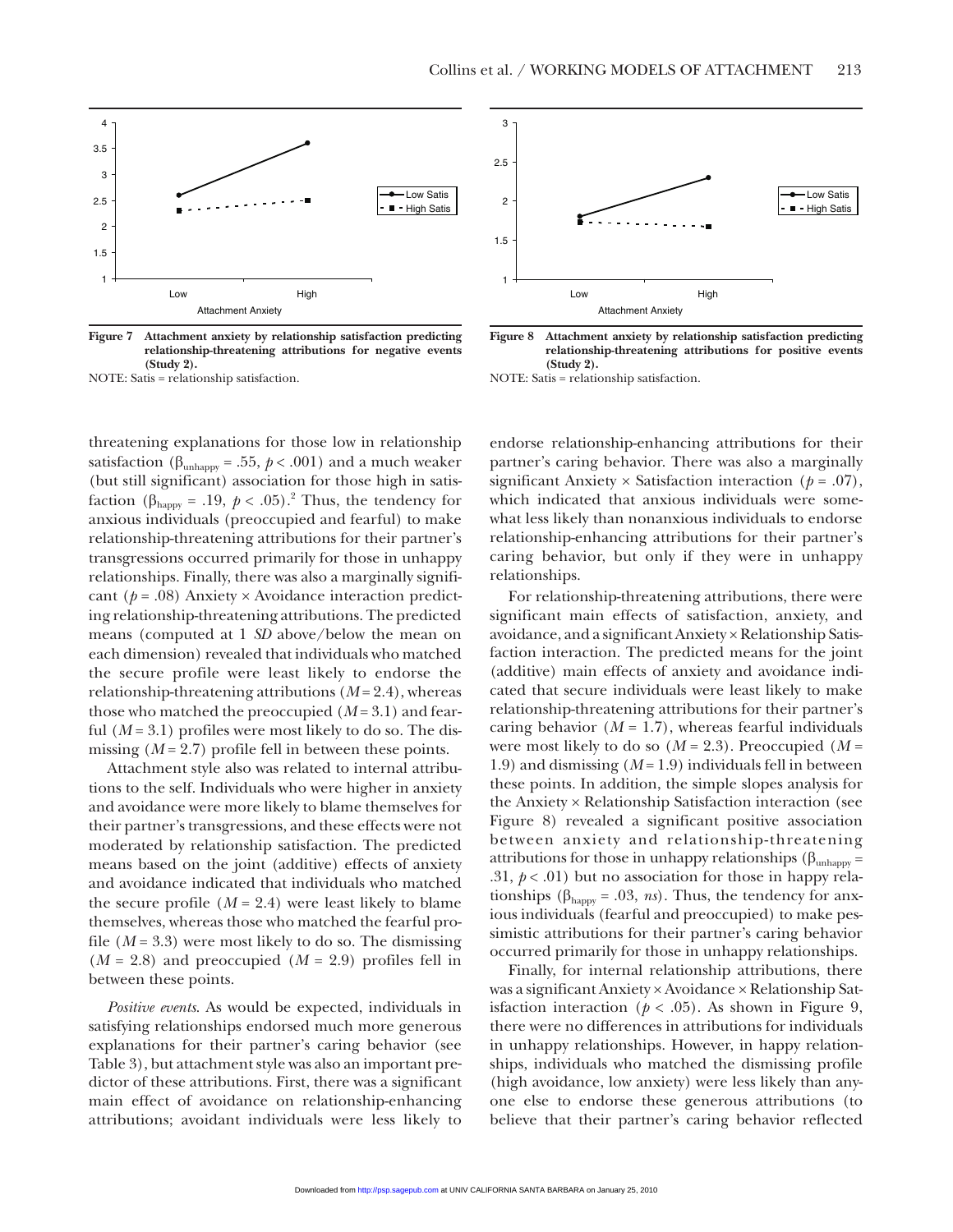

**Figure 9 Attachment style by relationship satisfaction predicting internal relationship attributions for positive events (Study 2).** NOTE: S = secure; P = preoccupied; D = dismissing; F = fearful.

something stable and global about their partner or their relationship). Thus, unlike all other groups, dismissing individuals failed to adjust their attributions in line with the quality of their relationship.

#### *EMOTIONAL RESPONSES*

*Negative events*. Anxious individuals were much more likely to report emotional distress in response to partner transgressions (see Table 2). Avoidance was unrelated to emotional distress, and there were no significant main effects or interactions involving relationship satisfaction.

*Positive events*. In response to their partner's caring behavior, anxious individuals reported greater distress and guilt, and avoidant individuals reported less happiness and greater distress (see Table 3). There were no interactions involving relationship satisfaction, although relationship satisfaction was associated with greater happiness and less distress.

#### *ATTACHMENT-RELATED NEEDS/GOALS*

*Negative events*. There was a significant main effect of both anxiety and avoidance, and a significant Anxiety  $\times$ Avoidance interaction (see Table 2). As expected, the pattern of predicted means indicated that individuals who matched the preoccupied and fearful profiles rated the attachment needs (that their partner failed to meet) as much more important ( $M_{\text{precoc}} = 6.0$ ,  $M_{\text{fearful}} = 5.9$ ) than individuals who matched the dismissing profile  $(M<sub>dismiss</sub> =$ 4.8). Those who matched the secure profile fell in between these points ( $M_{\text{secure}} = 5.4$ ). There were no significant interactions involving relationship satisfaction, although individuals in satisfying relationships rated the needs as more important.

*Positive events*. There were significant main effects of satisfaction and anxiety (see Table 3) and a significant Anxiety  $\times$  Avoidance  $\times$  Satisfaction interaction ( $p < .05$ ). Among those in unhappy relationships, preoccupied and fearful individuals ( $M_{\text{precoc}} = 5.1$ ,  $M_{\text{fearful}} = 4.8$ ) rated

the attachment needs (that were met by their partner) as more important than did secure and dismissing individuals ( $M_{\text{secure}} = 4.0$ ,  $M_{\text{dismiss}} = 3.9$ ). However, in happy relationships, dismissing individuals ( $M_{\text{dissmiss}} = 4.4$ ) rated them as less important than did everyone else ( $M_{\text{fearful}}$  = 5.5,  $M_{\text{precoc}} = 5.1, M_{\text{secure}} = 4.7$ .

#### *BEHAVIORAL INTENTIONS*

*Negative events*. Anxious individuals showed a mixture of adaptive and maladaptive behavioral intentions in response to partner transgressions (see Table 2); they were more likely to minimize conflict but also more likely to seek reassurance and engage in hostile/punishing behavior. Avoidant individuals were less likely to engage in conflict-minimizing behaviors. The predicted means for conflict-minimizing behavior based on the joint (additive) main effects of anxiety and avoidance indicated that individuals who matched the dismissing profile were least likely to engage in such behavior ( $M_{\text{dissmissing}} = 3.9$ ,  $M_{\text{feraful}} = 4.4$ ,  $M_{\text{secure}} = 4.7$ ,  $M_{\text{preoccupied}} = 5.1$ ). These effects were not moderated by relationship satisfaction, although satisfaction was associated with more adaptive responses overall.

*Positive events*. In response to their partner's caring behavior, anxious individuals were more likely to express appreciation, whereas avoidant individuals were less likely to express appreciation and more likely to distance themselves from their partner (see Table 2). The predicted means for appreciation based on the joint (additive) effects of anxiety and avoidance indicated that individuals who matched the preoccupied profile (*M* = 6.2) were most likely to express appreciation and gratitude, whereas dismissing individuals (*M* = 5.4) were least likely to do so. The secure (*M* = 5.8) and fearful (*M* = 5.8) profiles fell in between these points. These effects were not moderated by relationship satisfaction, although satisfaction was associated with more adaptive responses overall.

#### *Discussion*

Study 2 provides evidence that insecure working models of attachment are associated with less adaptive responses to positive as well as negative events. However, different forms of insecurity were associated with distinct outcomes. When we asked participants to imagine that their partner behaved in ways that were potentially negative (unresponsive or insensitive), the anxiety dimension was more strongly associated with adverse outcomes than was the avoidance dimension. Relative to secure individuals, anxious individuals (especially those who matched the fearful profile) drew more negative inferences about their partner's transgressions and were more likely to blame themselves for their partner's behavior. However, these effects were significantly atten-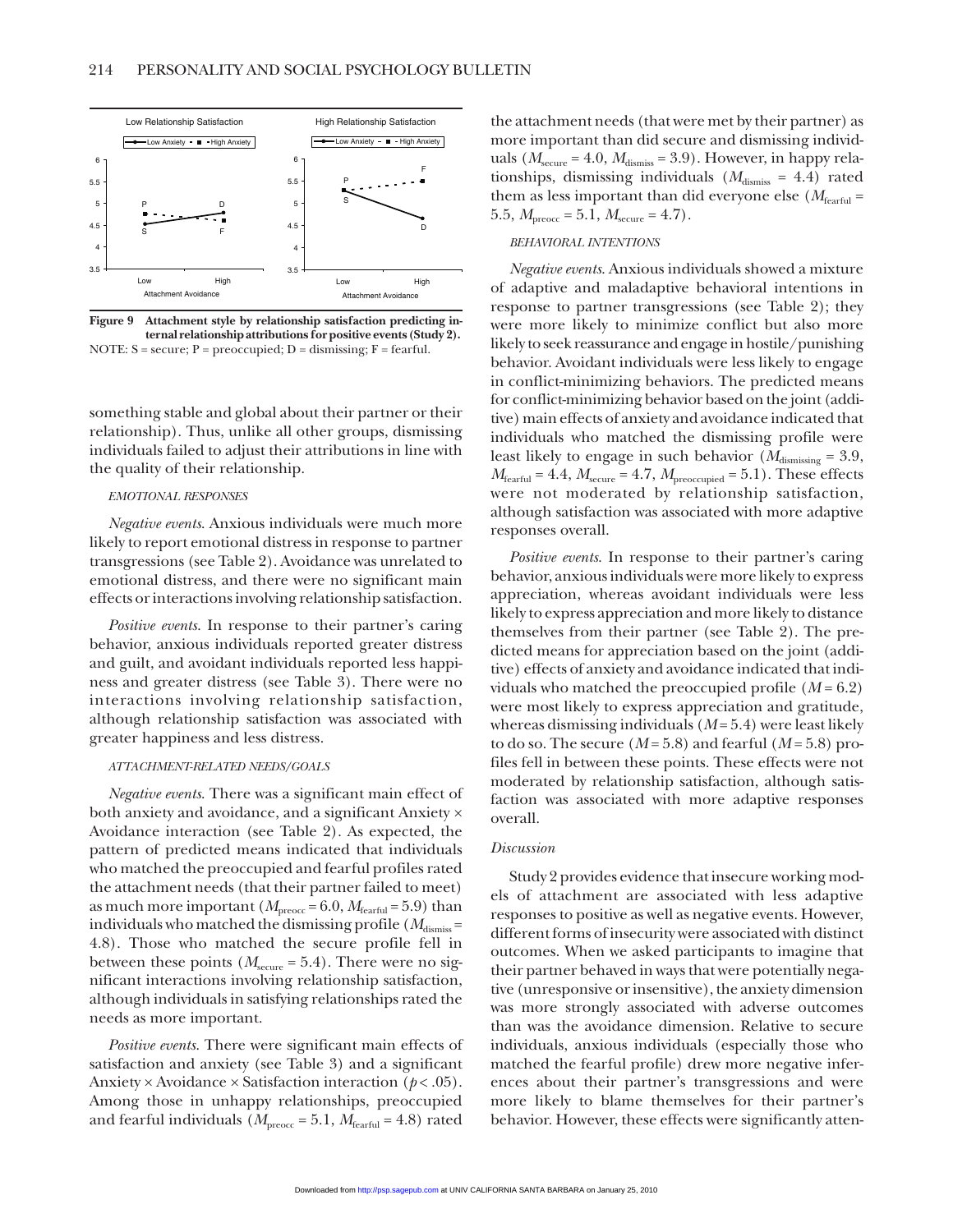uated (although not eliminated) by relationship satisfaction. Anxious individuals in happy relationships made more benign attributions than did those in unhappy relationships. In response to partner transgressions, anxious individuals also reported heightened emotional distress and a mixture of adaptive and maladaptive behavioral intentions, but these outcomes were not moderated by relationship quality. For example, regardless of their level of relationship satisfaction, anxious individuals responded to partner transgressions by endorsing behavioral intentions that would reassure them of their partner's love and protect their relationship from conflict, but they also endorsed hostile/ punishing behaviors that may alienate their partners and harm their relationship. One reason for this pattern may be that anxious individuals placed such high importance on the attachment-related needs that were depicted in our stimulus events. Thus, even when their attributions were relatively benign (for those in happy relationships), they still felt disappointed by their partner's failure to meet their needs and endorsed behavioral intentions that were less adaptive.

Consistent with Study 1, the avoidance dimension was not strongly associated with responses to partner transgressions, with a few notable exceptions. Relative to secure individuals, individuals who were high in avoidance (especially fearful avoidant) were more likely to blame themselves for their partner's transgressions. In addition, relative to all other groups, dismissing avoidant individuals rated the attachment needs (which their partner failed to meet) as least important and were least likely to say they would engage in conflictminimizing behavior (e.g., to discuss the event calmly with their partner).

When we asked our participants to imagine that their partner behaved in ways that were likely to be positive (supportive and caring), the avoidance dimension was more strongly associated with adverse outcomes than was the anxiety dimension. Relative to those low in avoidance, highly avoidant individuals reacted in much less generous ways to their partner's caring behavior; they made less optimistic attributions, reported less happiness and greater discomfort, and were less likely to express appreciation and more likely to distance themselves from their partner (perhaps because they doubted their partner's motives or because their partner's caring behavior activated their sense of discomfort with closeness and interfered with their need for interpersonal distance). Moreover, these effects were not moderated by relationship quality; even in highly satisfying relationships, they responded less favorably to their partner's caring and supportive behavior. Finally, regardless of relationship quality, dismissing (but not fearful) individuals rated the attachment needs as relatively unimportant, which may explain why they felt least happy in response to their partner's caring behaviors and why they were least likely to say they would express appreciation.

In contrast to the pattern of distrust evidenced by avoidant individuals, anxious individuals (especially those who matched the preoccupied profile) responded relatively favorably to their partner's caring behavior; they were no less likely than secure individuals to endorse optimistic attributions, they rated the caring behaviors as highly important to them, and they indicated that they would respond to them in relationshippromoting ways (expressing appreciation and gratitude). However, despite this positive pattern, there were some signs of potential vulnerability. Anxious individuals in unhappy relationships were somewhat less likely to make optimistic attributions for their partner's caring behavior (e.g., to believe that their partner's caring behavior reflected genuine love and concern) and more likely to endorse relationship-threatening attributions (e.g., to believe that their partner was motivated by selfish concerns). Furthermore, although they felt no less pleased by their partner's caring behavior (relative to secure individuals), they reported feeling somewhat guilty and emotionally distressed, perhaps because they worried about being a burden to their partner or because they were uncertain about their partner's motivation (as suggested by their attributions). These findings suggest that although anxious individuals (especially preoccupied) appreciated their partner's acts of kindness, they nevertheless had some doubts that could interfere with their ability to fully benefit from them.

What can we conclude about attachment differences in social construal processes and the moderating role of relationship satisfaction? A fundamental assumption of attachment theory is that new experiences will be construed in ways that are consistent with one's general working models of self and others (a process of assimilation), and the results of Study 2 (and Study 1) are consistent with this assumption in that general attachment models predicted attributions for specific partner behaviors, and many of these effects were not moderated by relationship satisfaction. However, attachment theory also assumes that general working models of self and others should be responsive to new information and experiences (a process of accommodation), and the results of Study 2 provide some evidence for this process. Specifically, although attachment-related anxiety was associated with pessimistic attributions (especially for partner transgressions), this association was attenuated (but not eliminated) for those in happy relationships. Thus, it appears that anxious individuals may be able to set aside their chronic insecurities when they are involved in wellfunctioning relationships. In contrast, attachment avoid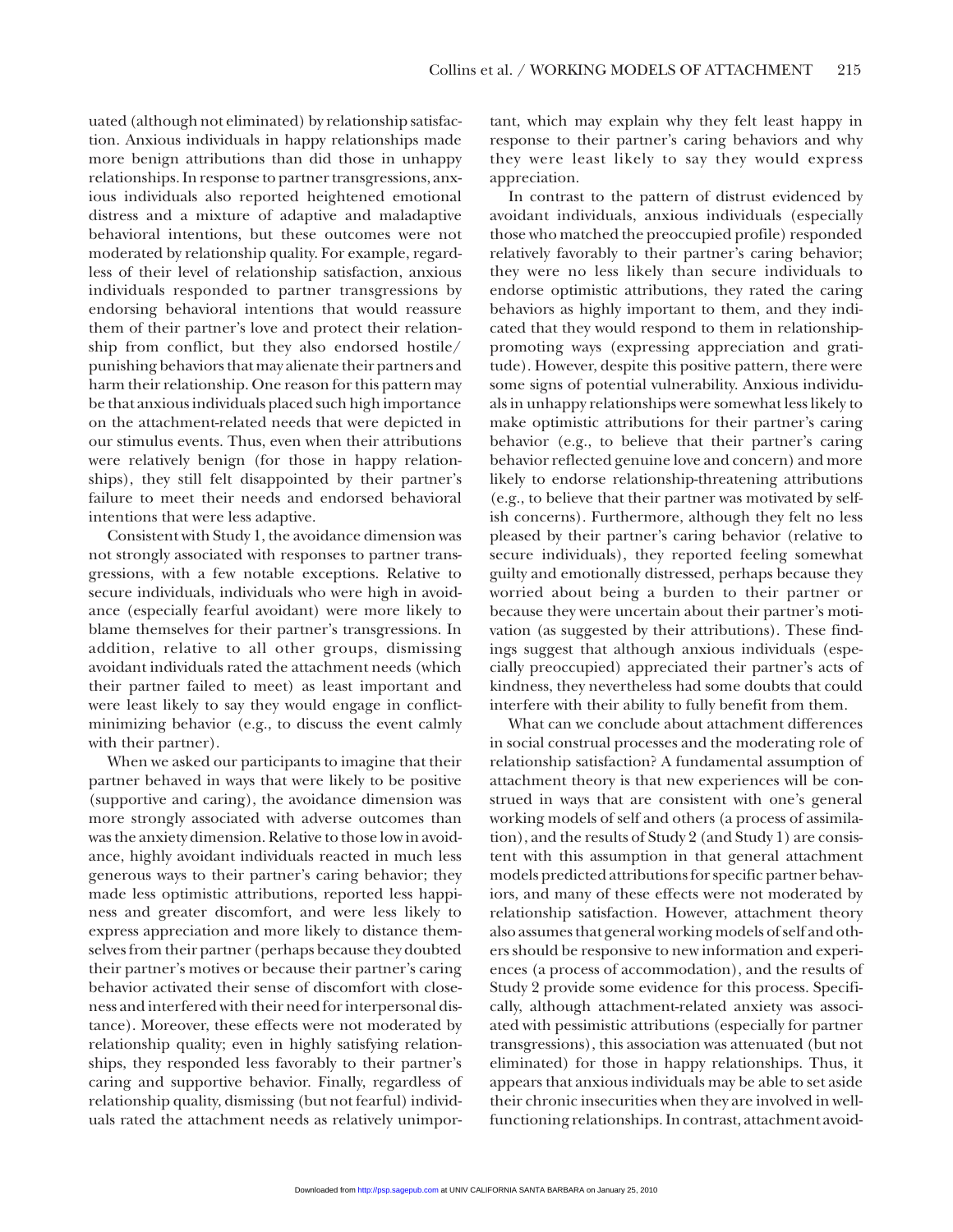ance was associated with pessimistic attributions (especially for partner caring behaviors) regardless of the quality of one's current relationship.

These findings are important for several reasons. At least with respect to attributions, they indicate that anxious individuals were responsive to the specific contingencies in their current relationship and were able to adjust their appraisals accordingly, which is presumed to be a critical element of healthy functioning (Bowlby, 1988; Kobak & Hazan, 1991). In addition, this finding is consistent with several recent studies (reviewed earlier) that indicate that anxious adults may function relatively well in supportive situations or supportive relationships (Collins & Feeney, 2004; Pierce & Lydon, 2001; Rholes et al., 2001; Simpson et al., 2003) and they point to the importance of studying such Person  $\times$  Situation interactions. Nevertheless, our results also indicate that insecure individuals may remain cognitively and emotionally vulnerable to relationship difficulties even in the face of "corrective" relationship experiences. This vulnerability may surface—even in the best of relationships—whenever a partner's behavior activates one's fears about being rejected (for anxious individuals) or doubts about the trustworthiness or benevolence of others (for both anxious and avoidant individuals).

We saw evidence of this vulnerability in several ways. In response to partner transgressions, anxious individuals blamed themselves, reported emotional distress, and endorsed maladaptive behavioral intentions regardless of relationship quality. In addition, avoidant individuals blamed themselves and were less likely to engage in conflict-minimizing behavior regardless of relationship quality. In response to partner caring behavior, anxious individuals reported feeling more distress and guilt regardless of relationship quality. In addition, avoidant individuals endorsed pessimistic attributions, reported less happiness and more distress, and endorsed behavioral intentions that were likely to damage their relationship (less appreciation, greater emotional distancing) regardless of relationship quality. Hence, although insecure adults may develop positive relationship-specific expectations (as reflected in overall judgments of relationship satisfaction), their less-adaptive chronic expectations may, nonetheless, remain highly accessible and influential in driving their cognitive, emotional, and behavioral responses. Moreover, many of these effects are likely to occur automatically and outside of awareness. For example, maladaptive behavioral responses may result from automatic, if-then procedural rules that link specific attributions and emotions to specific action tendencies.

Of course, further research is needed before we can draw definitive conclusions about such processes, but these findings highlight the value of studying the joint effects of general working models and current relationship expectations (Collins et al., 2004). At a minimum, these results need to be replicated using samples that are more heterogeneous with respect to age and relationship status. In addition, future studies should include more detailed measures of relationship-specific expectations such as expectations about a partner's responsiveness to need, trustworthiness, or commitment.

#### **CONCLUSIONS**

Before concluding, it is important to acknowledge the limitations of the vignette methodology used in the current research. Although this methodology is standard in the attribution literature and has the benefit of providing a common set of stimuli to participants, we cannot be certain that findings based on hypothetical vignettes would generalize to actual social interactions. Attributions for hypothetical events may not correspond to the attributions perceivers would make in response to actual events, and individuals may have difficulty accurately forecasting their emotional and behavioral responses to such events. Thus, it would be useful to replicate these findings in the context of authentic social interactions. Fortunately, a recent set of laboratory studies on attachment style differences in perceptions of social support found evidence of social construal biases in response to actual social interactions (Collins & Feeney, 2004). In these studies, insecure individuals were more likely than secure individuals to construe their partner's ambiguous support messages as unhelpful and negatively motivated, and they reported feeling more distressed by them. These findings provide corroborating evidence that insecure working models color perceptions of partner behavior and that such effects are not limited to self-report/vignette methodology.

We began by arguing that individuals with negative self-images and pessimistic models of relationships may be predisposed to construe events in negative ways, to experience emotional distress, and to behave in ways that are likely to be detrimental to relationship functioning. Considered collectively, the present studies provide strong evidence for these hypotheses. Insecure working models of attachment were associated with a pattern of cognitive and emotional vulnerability that helps illuminate why dispositional insecurities may place individuals at risk for poor relationship outcomes. Insecure working models make it difficult for individuals to interpret their partner's behavior in the most favorable light, which may undermine their ability to achieve feelings of security. This research also contributes to the growing interest in the cognitive structures and processes that are relevant to close relationships and highlights the importance of studying the interface of cognition, emotion, motivation, and behavior.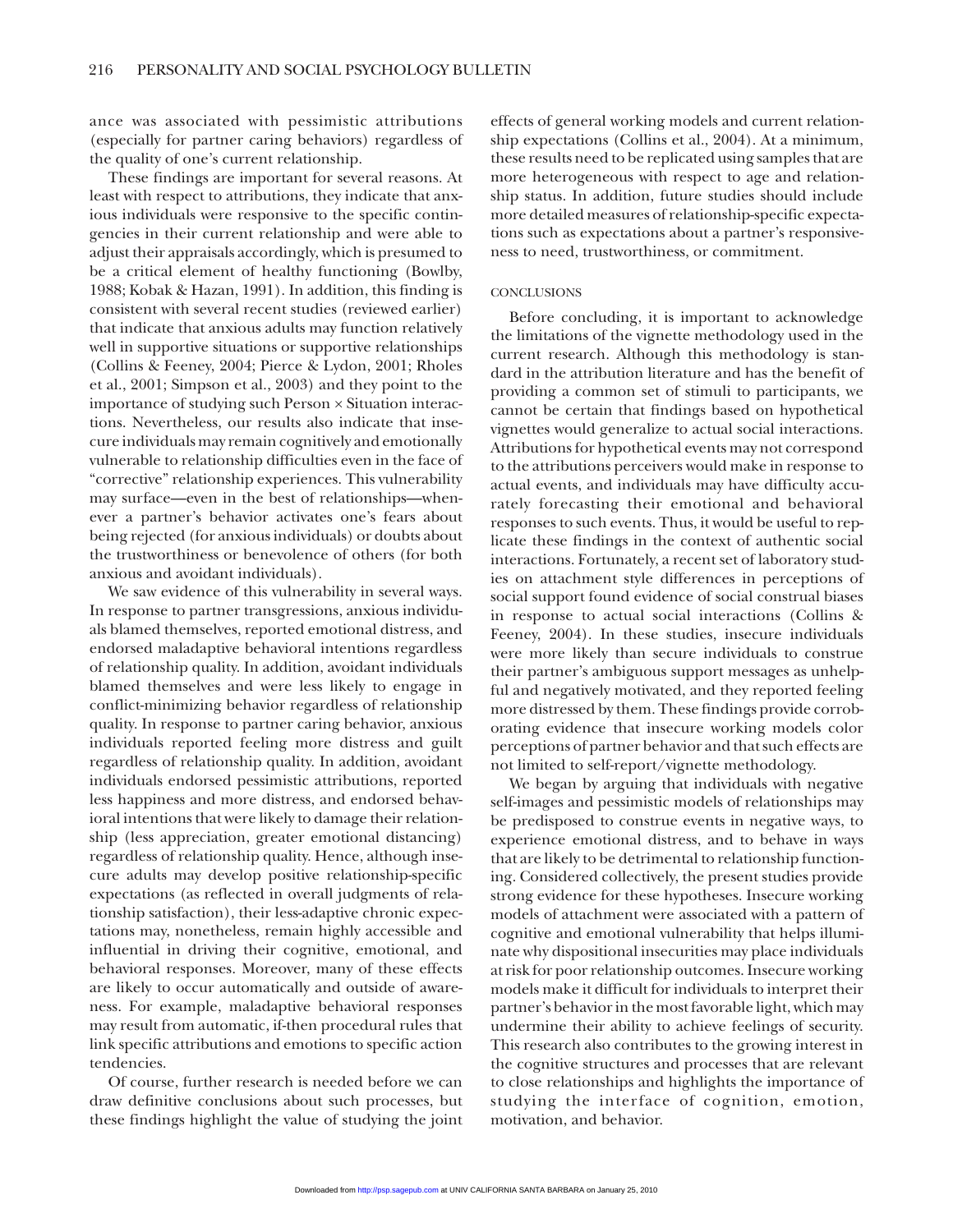|                                         | mercorrelations ranging ran Dependent variables (Staty 1) |      |      |                |      |      |  |
|-----------------------------------------|-----------------------------------------------------------|------|------|----------------|------|------|--|
| Variable                                |                                                           | 2    | 3    | $\overline{4}$ |      | 6    |  |
| 1. Relationship-enhancing explanation   |                                                           |      |      |                |      |      |  |
| 2. Relationship-threatening explanation | $-.176$                                                   |      |      |                |      |      |  |
| 3. Internal relationship attribution    | $-.010$                                                   | .613 |      |                |      |      |  |
| 4. Responsibility/blame attribution     | $-.149$                                                   | .564 | .608 |                |      |      |  |
| 5. Distress                             | $-.035$                                                   | .434 | .385 | .474           |      |      |  |
| 6. Attachment-related needs             | $-.044$                                                   | .113 | .033 | .137           | .348 |      |  |
| 7. Conflict behavior                    | $-.150$                                                   | .436 | .405 | .555           | .544 | .291 |  |

**APPENDIX A Intercorrelations Among All Dependent Variables (Study 1)**

NOTE: *N* = 181.

| <b>APPENDIX B</b>                                              |  |
|----------------------------------------------------------------|--|
| Variance/Covariance Matrix Used in the Path Analysis (Study 1) |  |

| Variable                      |      | 2    | 3    | $\overline{A}$ |      |
|-------------------------------|------|------|------|----------------|------|
| 1. Attachment-related anxiety | .521 |      |      |                |      |
| 2. Attachment goals/needs     | .112 | .773 |      |                |      |
| 3. Pessimistic attributions   | .140 | .039 | .567 |                |      |
| 4. Emotional distress         | .149 | .277 | .265 | .823           |      |
| 5. Conflict behavior          | .106 | .182 | .277 | .349           | .551 |

NOTE:  $N = 181$ . All variables are residual variables from which self-esteem, depression, and attributional style have been partialed.

| Intercorrelations Among All Dependent Variables for Negative Events (Study 2) |         |         |         |                |      |      |      |  |
|-------------------------------------------------------------------------------|---------|---------|---------|----------------|------|------|------|--|
| Variable                                                                      |         | 2       | 3       | $\overline{4}$ |      | 6    |      |  |
| 1. Relationship-enhancing attributions                                        |         |         |         |                |      |      |      |  |
| 2. Relationship-threatening attributions                                      | $-.279$ |         |         |                |      |      |      |  |
| 3. Internal to self attributions                                              | $-.196$ | .625    |         |                |      |      |      |  |
| 4. Distress                                                                   | $-.241$ | .541    | .342    |                |      |      |      |  |
| 5. Attachment-related needs                                                   | $-.020$ | .062    | $-.030$ | .422           |      |      |      |  |
| 6. Conflict-minimizing behavior                                               | .250    | $-.156$ | $-.082$ | .077           | .392 |      |      |  |
| 7. Reassurance-seeking behavior                                               | .030    | .295    | .236    | .513           | .394 | .273 |      |  |
| 8. Hostile/punishing behavior                                                 | $-.276$ | .426    | .328    | .598           | .197 | .024 | .337 |  |

**APPENDIX C.1**

NOTE: *N* = 194.

| <b>APPENDIX C.2</b>                                                           |  |  |  |  |  |  |  |  |  |
|-------------------------------------------------------------------------------|--|--|--|--|--|--|--|--|--|
| Intercorrelations Among All Dependent Variables for Positive Events (Study 2) |  |  |  |  |  |  |  |  |  |
|                                                                               |  |  |  |  |  |  |  |  |  |

| Variable                                 |         | 2       | 3       | 4       |         | 6    |         | 8       |
|------------------------------------------|---------|---------|---------|---------|---------|------|---------|---------|
| 1. Relationship-enhancing attributions   |         |         |         |         |         |      |         |         |
| 2. Relationship-threatening attributions | $-.554$ |         |         |         |         |      |         |         |
| 3. Internal relationship attributions    | .562    | $-.232$ |         |         |         |      |         |         |
| 4. Happiness                             | .652    | $-.351$ | .433    |         |         |      |         |         |
| 5. Distress                              | $-.436$ | .589    | $-.181$ | $-.519$ |         |      |         |         |
| 6. Guilt                                 | $-.118$ | .307    | .008    | $-.182$ | .545    |      |         |         |
| 7. Attachment-related needs              | .189    | $-.007$ | .283    | .360    | $-.006$ | .078 |         |         |
| 8. Appreciative behavior                 | .465    | $-.089$ | .213    | .529    | $-.191$ | .046 | .376    |         |
| 9. Distancing behavior                   | $-.344$ | .467    | $-.077$ | $-.423$ | .494    | .338 | $-.185$ | $-.249$ |

NOTE: *N* = 194.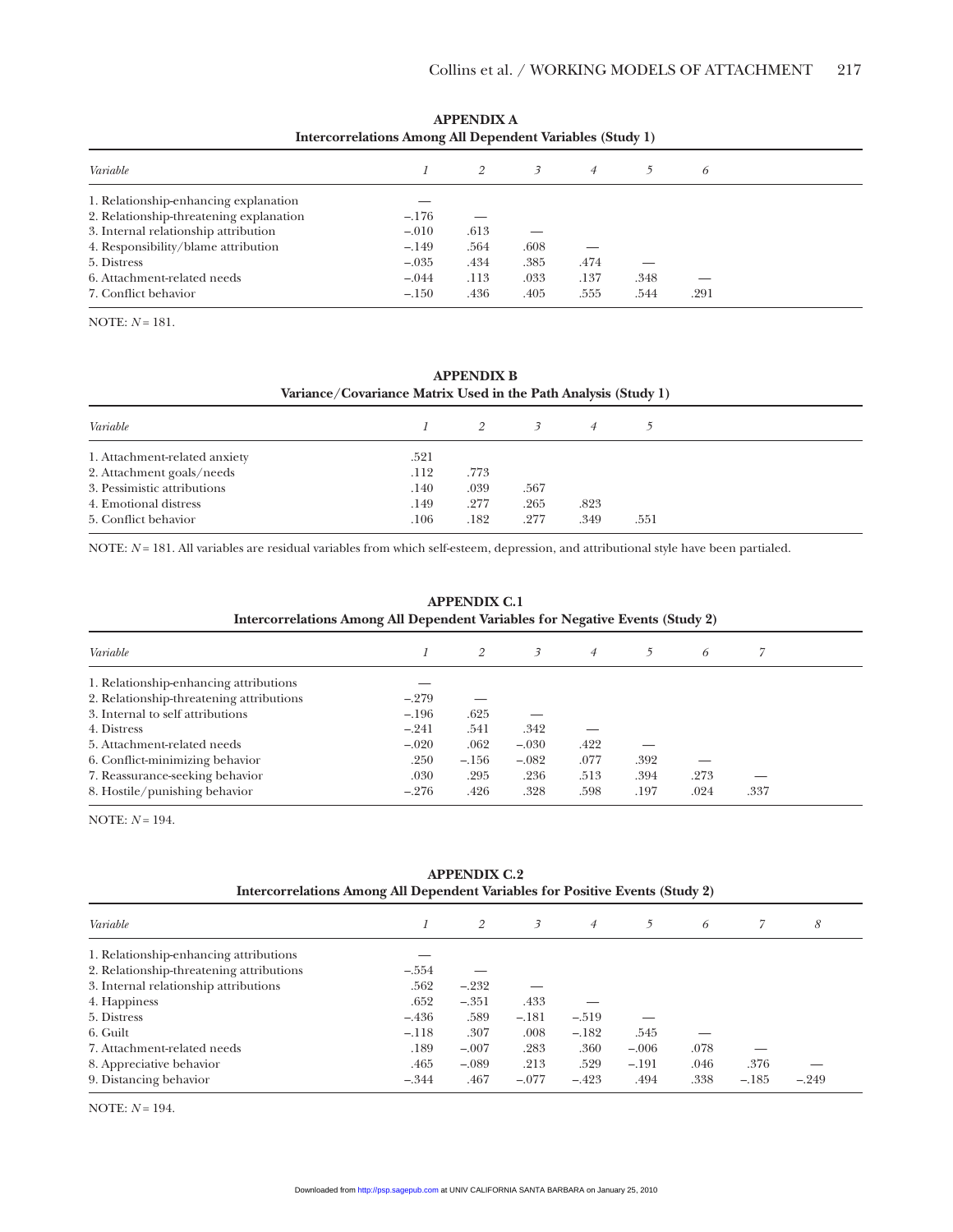#### **NOTES**

1. We asked half of our participants to imagine each vignette with their current romantic partner in mind and half to think of a hypothetical partner. We included this manipulation to determine whether individuals with different attachment styles would respond differently to a current versus hypothetical partner. Regression analyses revealed no significant Attachment Style × Relationship condition (current vs. hypothetical) interactions on any of our dependent variables. Thus, we collapsed across the two conditions and report only the aggregated analyses.

2. Because relationship satisfaction was negatively skewed, we computed the simple slopes (and plotted all interactions) involving satisfaction at values corresponding to the 10th (low satisfaction) and 90th (high satisfaction) percentiles on satisfaction (Aiken & West, 1991).

#### **REFERENCES**

- Aiken, L. S., & West, S. G. (1991). *Multiple regression: Testing and interpreting interactions*. Thousand Oaks, CA: Sage.
- Andersen, S. M., & Chen, S. (2002). The relational self: An interpersonal social-cognitive theory. *Psychological Review*, *109*, 619-645.
- Arbuckle, J. L., & Wothke, W. (1999). *AMOS 4.0 user's guide*. Chicago: SmallWaters Corporation.
- Baldwin, M., Fehr, B., Keedian, E., Seidel, M., & Thomson, D. W. (1993). An exploration of the relational schemata underlying attachment styles: Self-report and lexical decision approaches. *Personality and Social Psychology Bulletin*, *19*, 746-754.
- Bartholomew, K., & Horowitz, L. M. (1991). Attachment styles among young adults: A test of a four-category model. *Journal of Personality and Social Psychology*, *61*, 226-244.
- Berscheid, E. (1983). Emotion. In H. H. Kelley, E. Berscheid, A. Christensen, J. Harvey, T. Huston, G. Levinger, et al. (Eds.), *Close relationships* (pp. 110-168). San Francisco: Freeman.
- Bowlby, J. (1973). *Attachment and loss: Vol. 2. Separation, anxiety, and anger*. New York: Basic Books.
- Bowlby, J. (1988). *A secure base*. New York: Basic Books.
- Bradbury, T. N., & Fincham, F. D. (1990). Attributions in marriage: Review and critique. *Psychological Bulletin*, *107*, 3-33.
- Brennan, K. A., & Bosson, J. K. (1998). Attachment style differences in attitudes toward and reactions to feedback from romantic partners: An explanation of the relational bases of self-esteem. *Personality and Social Psychology Bulletin*, *24*, 699-714.
- Brennan, K. A., Clark, C. L., & Shaver, P. R. (1998). Self-report measurement of adult attachment: An integrative overview. In J. A. Simpson & W. S. Rholes (Eds.), *Attachment theory and close relationships* (pp. 46-76). New York: Guilford.
- Carnelley, K., & Janoff-Bulman, R. (1992). Optimism about love relationships: General vs. specific lessons from one's personal experiences. *Journal of Social and Personal Relationships*, *9*, 5-20.
- Carnelley, K. B., Pietromonaco, P. R., & Jaffe, K. (1994). Depression, working models of others, and relationship functioning. *Journal of Personality and Social Psychology*, *66*, 127-140.
- Clore, G., & Tamir, M. (2002). Affect as embodied information. *Psychological Inquiry*, *13*, 37-45.
- Collins, N. L. (1996). Working models of attachment: Implications for explanation, emotion, and behavior. *Journal of Personality and Social Psychology*, *71*, 810-832.
- Collins, N. L., & Allard, L. M. (2001). Cognitive representations of attachment: The content and function of working models. In G. J. O. Fletcher & M. S. Clark (Eds.), *Blackwell handbook of social psychology: Vol. 2. Interpersonal processes* (pp. 60-85). London: Blackwell.
- Collins, N. L., & Feeney, B. C. (2004). Working models of attachment shape perceptions of social support: Evidence from experimental and observational studies. *Journal of Personality and Social Psychology*, *87*, 363-383.
- Collins, N. L., Guichard, A., Ford, M., & Feeney, B. (2004). Working models of attachment: New developments and emerging themes. In W. S. Rholes & J. A. Simpson (Eds.), *Adult attachment: Theory, research, and clinical implications* (pp. 196-239). New York: Guilford.
- Collins, N. L., & Read, S. J. (1990). Adult attachment, working models, and relationship quality in dating couples. *Journal of Personality and Social Psychology*, *58*, 644-663.
- Collins, N. L., & Read, S. J. (1994). Cognitive representations of adult attachment: The structure and function of working models. In K. Bartholomew & D. Perlman (Eds.), *Advances in personal relationships, Vol. 5: Attachment processes in adulthood* (pp. 53-90). London: Jessica-Kingsley.
- Cooper, M. L., Shaver, P. R., & Collins, N. L. (1988). Attachment styles, emotion regulation, and adjustment in adolescence. *Journal of Personality and Social Psychology*, *74*, 1380-1397.
- Feeney, J. A. (1999). Adult romantic attachment and couple relationships. In J. Cassidy & P. R. Shaver (Eds.), *Handbook of attachment: Theory, research, and clinical applications* (pp. 355-377). New York: Guilford.
- Feeney, J. A., & Noller, P. (1990). Attachment styles as a predictor of adult romantic relationships. *Journal of Personality and Social Psychology*, *58*, 281-291.
- Fraley, R. C., Davis, K. E., & Shaver, P. R. (1998). Dismissing-avoidance and the defensive organization of emotion, cognition, and behavior. In J. A. Simpson & W. S. Rholes (Eds.), *Attachment theory and close relationships* (pp. 249-279). New York: Guilford.
- Gallo, L. C., & Smith, T. W. (2001). Attachment style in marriage: Adjustment and responses to interaction. *Journal of Social and Personal Relationships*, *18*, 263-289.
- Hammen, C. L., Burge, D., Daley, S. E., Davila, J., Blair, P., & Rudolph, K. D. (1995). Interpersonal attachment cognitions and prediction of symptomatic responses to interpersonal stress. *Journal of Abnormal Psychology*, *104*, 436-443.
- Hazan, C., & Shaver, P. (1987). Romantic love conceptualized as an attachment process. *Journal of Personality and Social Psychology*, *52*, 511-524.
- Holmes, J. G. (2002). Interpersonal expectations as the building blocks of social cognition: An interdependence theory perspective. *Personal Relationships*, *9*, 1-26.
- Horneffer, K. J., & Fincham, F. D. (1996). Attributional models of depression and marital distress. *Personality and Social Psychology Bulletin*, *22*, 678-689.
- Ickes, W. (1988). Attributional styles and the self-concept. In L. Abramson (Ed.), *Social cognition and clinical psychology: A synthesis* (pp. 66-97). New York: Guilford.
- Karney, B. R., Bradbury, T. N., Fincham, F. D., & Sullivan, K. T. (1994). The role of negative affectivity in the association between attributions and marital satisfaction. *Journal of Personality and Social Psychology*, *66*, 413-424.
- Kline, R. B. (2005). *Principles and practice of structural equation modeling* (2nd ed.). New York: Guilford.
- Kobak, R. R., & Hazan, C. (1991). Attachment in marriage: Effects of security and accuracy of working models. *Journal of Personality and Social Psychology*, *60*, 861-869.
- Mickelson, K. D., Kessler, R. C., & Shaver, P. R. (1997). Adult attachment in a nationally representative sample. *Journal of Personality and Social Psychology*, *73*, 1092-1106.
- Mikulincer, M. (1995). Attachment style and the mental representation of the self. *Journal of Personality and Social Psychology*, *69*, 1203- 1215.
- Mikulincer, M. (1998a). Adult attachment style and affect regulation: Strategic variations in self-appraisals. *Journal of Personality and Social Psychology*, *75*, 420-435.
- Mikulincer, M. (1998b). Adult attachment style and individual differences in functional versus dysfunctional experiences of anger. *Journal of Personality and Social Psychology*, *74*, 513-524.
- Mikulincer, M., Orbach, I., & Iavnieli, D. (1998). Adult attachment style and affect regulation: Strategic variations in subjective selfother similarity. *Journal of Personality and Social Psychology*, *75*, 436- 448.
- Mischel, W., & Shoda, Y. (1995). A cognitive-affective system theory of personality: Reconceptualizing situations, dispositions, dynamics, and invariance in personality structure, *Psychological Review*, *102*, 246-268.